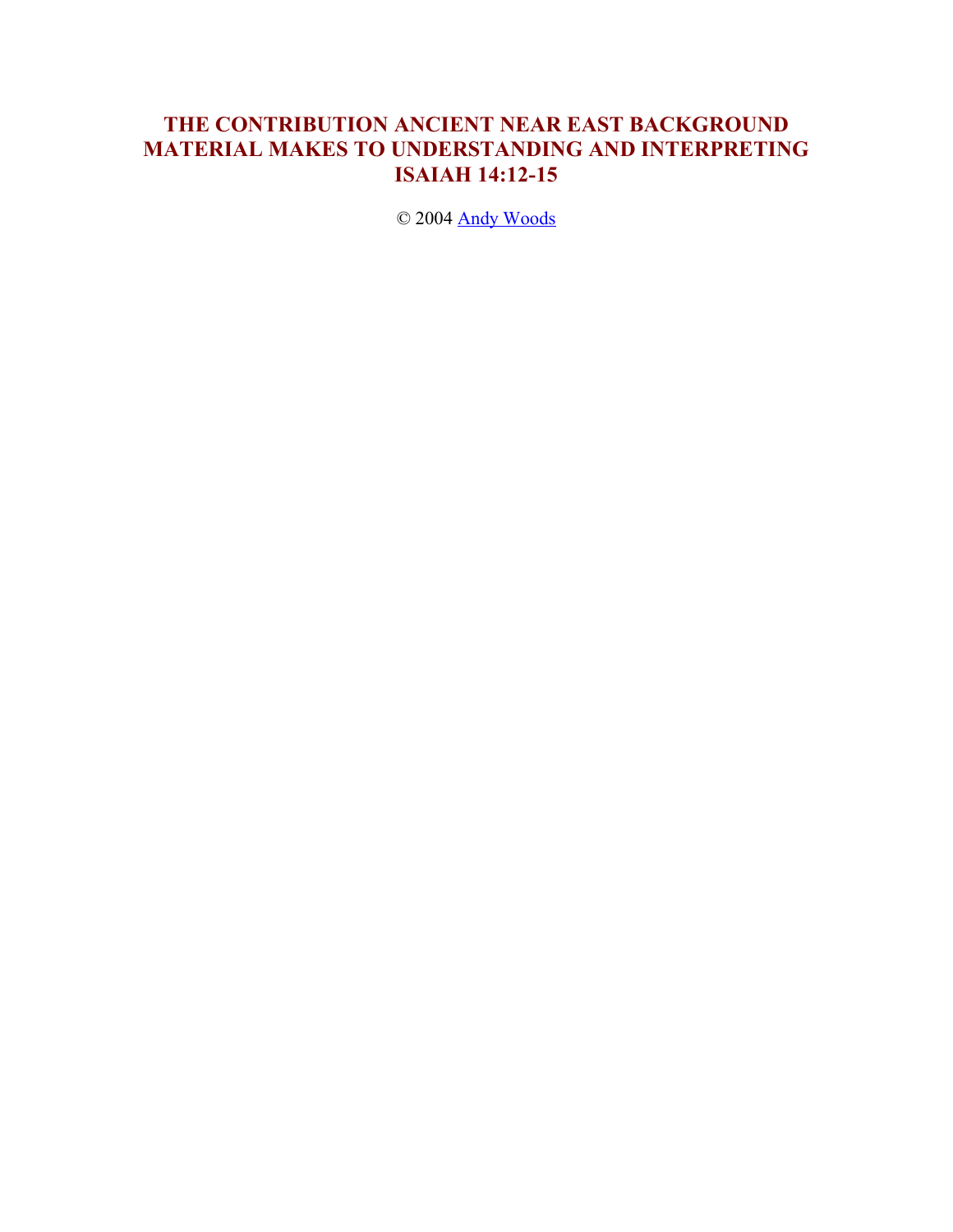# **CONTENTS**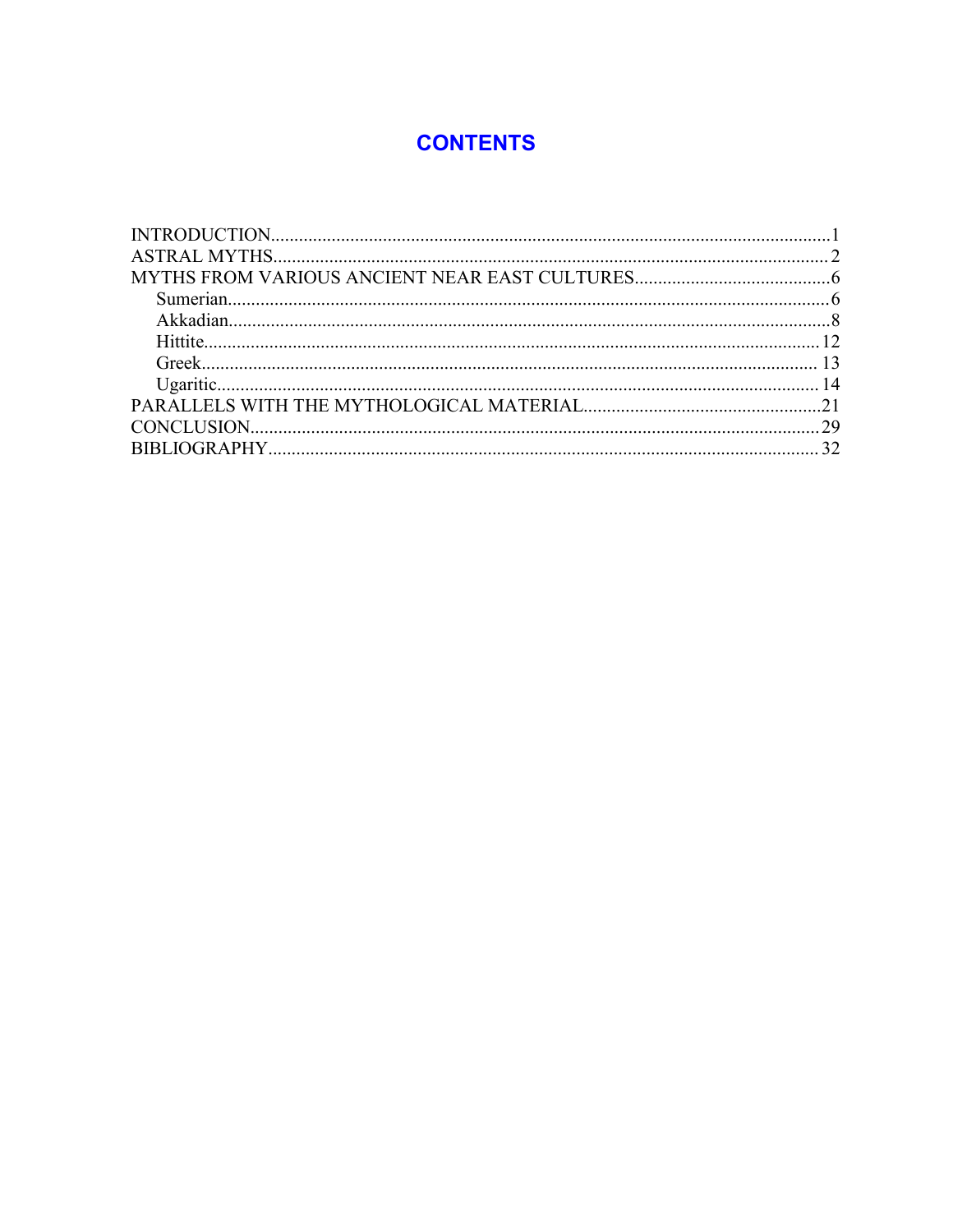## **INTRODUCTION**

A passage of Scripture that provokes debate among interpreters is Isa 14:12-15. The identity of Lucifer son of the dawn or *hêlēl ben-šāhar* in verse 12 remains ambiguous. What makes this figure especially problematic is this phrase is a *hapax legomenon* appearing only here in the entire Old Testament. Traditionally, the church has interpreted this passage as a veiled reference to the fall of Satan. Although the leaders of the reformation questioned this interpretation, the Satan view finds its historical roots in the writings of some of the earliest church fathers. The Satan view has also been buttressed by the Latin Vulgate translation of the Old Testament, which renders Helel of verse 12 as Lucifer.

However, over the last couple of centuries, the Satan view began to wane among Old Testament scholars as more of them became aware of mythological material from the Ancient Near East (ANE). Herder and Gunkel were among the first to acknowledge that these verses perhaps represented an extract from an ANE myth.<sup>1</sup> Consequently, many began to see Isa 14:12-15 in terms of the prophet utilizing an ancient myth for the purpose of illustrating the hubris of some historical ruler such as Nebuchadnezzar,<sup>2</sup> Darius, or Xerxes.<sup>3</sup> Childs offers a cogent explanation of how the prophet incorporated mythological material into his taunt song.

The prophetic writer has taken this old myth and reworked it into his taunt song. He compares the mighty king of Babylon to the upstart, Helal. He also had a brilliant start, but then Yahweh hurled him down to become the laughingstock of the nations…in spite of the highly mythical nature of the material, the framework into which it is now placed has had the effect of thoroughly mythologizing it. The

<sup>1</sup> John Day, *Yahweh and the Gods and Goddesses of Canaan*, Journal for the Study of the Old Testament Supplement Series 265, ed. David J. A. Clines and Philip R. Davies (Sheffield: Sheffield Academic Press, 2000), 170.

<sup>2</sup> Ibid., 180-84.

<sup>3</sup> Julian Morgenstern, "The Mythological Background to Psalm 82," *Hebrew Union College Annual* 14 (1939): 110, n.14.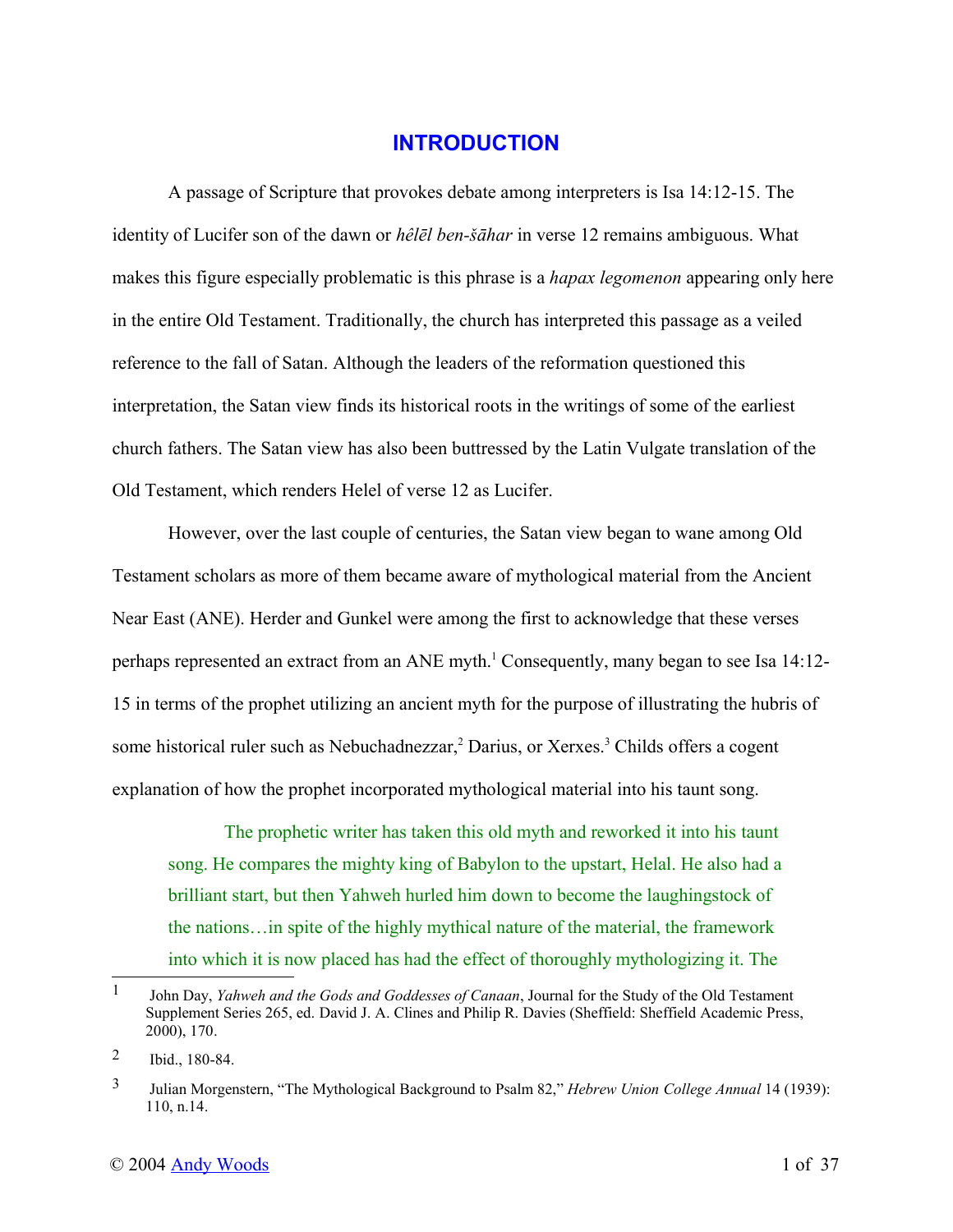myth of Helal has become merely a striking illustration dramatizing the splendour of the rise to fame and the shame of the fall which is sarcastically hurled at the king of Babylon. There is no tension whatever between the myth and its Old Testament framework since they myth carries only illustrative value as an extended figure of speech.<sup>4</sup>

The purpose of this paper is to investigate the main mythological sources that the prophet supposedly relied upon when he penned Isa 14:12-15. Only an investigation of this ANE background material in comparison to the biblical text can substantiate the claim that Isa 14:12- 15 is rooted in a mythological source. For purposes of organization, this paper will survey these myths in the following three categories: astral myths, myths coming from a variety of ANE cultures, and parallels between the mythological material and the Helel account. After this survey is complete, a conclusion will then be offered that attempts to explain the similarities and differences between these myths and the Helel account.

# **ASTRAL MYTHS**

One source of myths that scholars have drawn from in an attempt to pin point the source of material found in Isa 14:12-15 involves mythology surrounding astral bodies or heavenly luminaries. However, most of these attempts to identify the "shining one, son of the dawn" (Isa 14:12) with a heavenly luminary are not persuasive.<sup>5</sup> This section will highlight the insufficiency of these attempts. To begin with, some contend that Helel should be identified with Jupiter.<sup>6</sup> The primary basis for this association is that only the royal star Jupiter-Marduk would furnish an appropriate object of comparison with the king of Babylon. However, three flaws plague this

<sup>4</sup> Brevard S. Childs, *Myth and Reality in the Old Testament* (Naperville: Alec R. Allenson, 1960), 69-70.

<sup>5</sup> Day, *Yahweh and the Gods and Goddesses of Canaan*, 168-170.

<sup>6</sup> G. R. Driver, "Stars," in *Dictionary of the Bible*, ed. J. Hastings (Edinburgh: T. & T. Clark, 1963), 936-37, S.H; Langdon, "The Star Helel, Jupiter?," *Expository Times* 42 (1930-31): 172-74.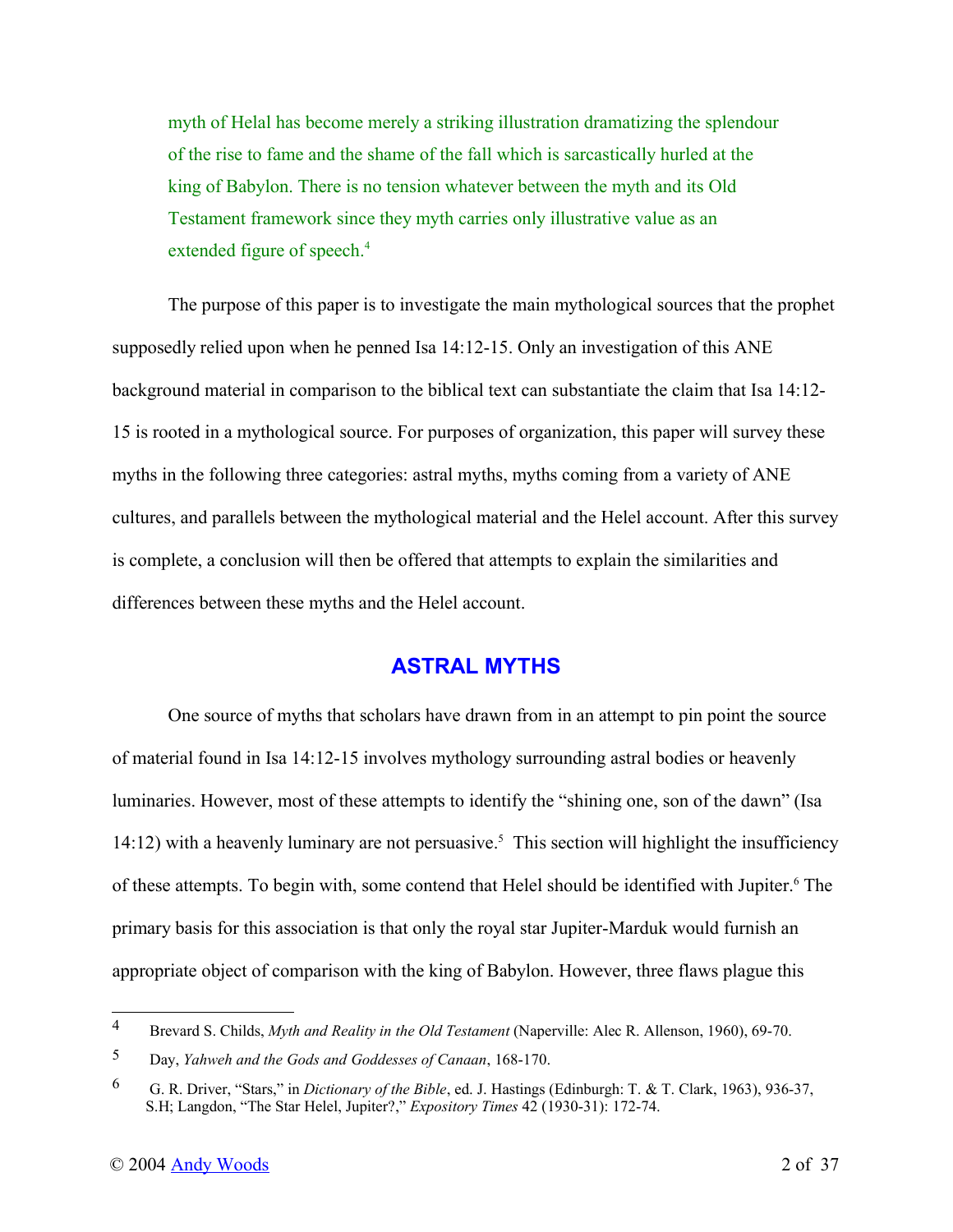option.<sup>7</sup> First, Marduk already occupied the heavenly throne due to the fact that he was already the king of the gods. Thus, unlike Helel of Isa 14:12-15, there was no need for Marduk to aspire to be like God. Second, because Jupiter regularly reaches the celestial zenith, it cannot be equated to a being that fails to ascend above the stars of God (Isa 14:13). Third, unlike Helel (Isa 14:12), Marduk was never the son of a dawn deity. His parents were Ea and Damkina according to *Enuma Elish* I 78-84.<sup>8</sup>

Others contend that Helel is comparable to the Mesopotamian god Enlil (Akkadian *illil*).<sup>9</sup> However, this view also represents three inadequacies.<sup>10</sup> First, Enlil never strove to reach the position of supremacy because he already was supreme. Second, it remains unclear as to why Enlil should be equated with the "the son of the dawn." Third, most contemporary scholars believe that the imagery of Isa 14:12-15 suggests a Canaanite mythological origin rather than a Mesopotamian one. This third objection is equally applicable to the above-described Jupiter-Marduk option as well. Some maintain that Helel and Shahar denote varying components of the moon. Interestingly, the Arabs referred to the crescent moon as *hilal*. Moreover, *sahr* could express either the Moon or the Moon-god in Arabic, Aramaic, Syriac, and Ethiopic.<sup>11</sup> In order to translate the divine names in Isa 14:12 as "New Moon-god, son of the Moon-god," Winckler emended *helel* ("shining one") to *helal* ("new moon") and שׂתר to <sup>12</sup> However, against this

<sup>7</sup> J. W. McKay, "Helel and the Dawn Goddess: A Re-examination of the Myth in Isaiah XIV 12-15," *Vetus Testamentum* 20 (1970): 453.

<sup>8</sup> James B. Pritchard, ed., *The Ancient Near East Texts Relating to the Old Testament*, 3d ed. (New Jersey: Princeton University Press, 1969), 62.

<sup>9</sup> W. R. Gallagher, "On the Identity of Hêlēl Ben Šahar of Is. 14:12-15," *Ugarit-Forschungen* 26 (1994): 131- 46.

<sup>10</sup> Day, *Yahweh and the Gods and Goddesses of Canaan*, 168.

<sup>11</sup> McKay, "Helel and the Dawn Goddess: A Re-examination of the Myth in Isaiah XIV 12-15," 452.

<sup>12</sup> H. Winckler, *Geschichte Israels*, 2 vols. (Leipzig: E. Pfeiffer, 1900), 2:24.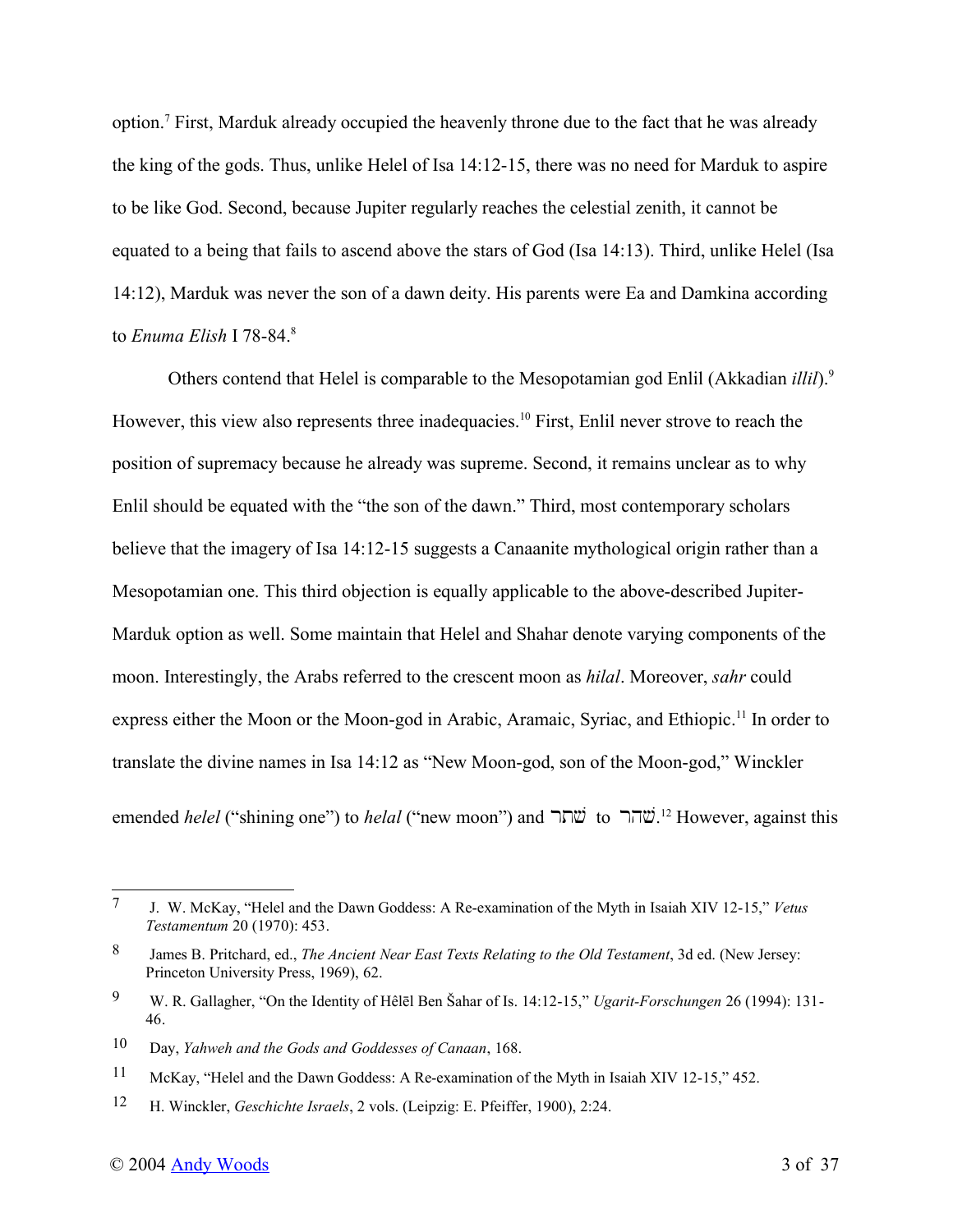view, three weaknesses are found.<sup>13</sup> First, "these emendations are unsupported in any of the versions."<sup>14</sup> Second, why would the frequently used word שׂהר be emended to שׂהר when the later is a *hapax legomenon* and is therefore unknown in biblical Hebrew? Third, no Semitic myth exists in which the moon god strives to seize the heavenly throne.

Others contend that Helel should be identified with the Ugaritic deity *hil* who arguably represents the crescent moon.<sup>15</sup> However, note the following two objections to this view.<sup>16</sup> First, as previously mentioned, no Semitic myth exists in which the moon god strives to seize the heavenly throne. Second, why would the moon be described as "the son of the dawn."? Others have sought to equate Helel with the summer sun<sup>17</sup> and shahar with the winter sun. "Helel has been identified with Nergal, the fiery Sun-god of midsummer who departs into the underworld at the onset of winter, while Shahar, associated in Hos. vi 1-3 with the winter rains, has been compared with the winter sun."<sup>18</sup> The primary objection to this view is that the normal meaning of *shahar* in the Old Testament is "dawn" rather than "winter sun."<sup>19</sup>

Another option is to equate Helel with the sun. By referring to the Helel as the sun, Isa 14:12-15 reflects divine kingship ideology. Such ideology explains why Helel ultimately came into conflict with Yahweh.<sup>20</sup> However, this view is problematic on account of the fact that "the Mesopotamian rulers of the first millennium did not regard themselves as divine, let alone the

- 16 Day, *Yahweh and the Gods and Goddesses of Canaan*, 169.
- 17 H. G. May, "The Departure of the Glory of Yahweh," *Journal of Biblical Literature* 56 (1937): 311-12.
- 18 McKay, "Helel and the Dawn Goddess: A Re-examination of the Myth in Isaiah XIV 12-15," 452-53.

<sup>13</sup> McKay, "Helel and the Dawn Goddess: A Re-examination of the Myth in Isaiah XIV 12-15," 452.

<sup>14</sup> Day, *Yahweh and the Gods and Goddesses of Canaan*, 169.

<sup>15</sup> Klass Spronk, *Beatific Afterlife in Ancient Israel and in the Ancient Near East* (Kevelaer: Butzon & Bercker, 1986), 224.

<sup>19</sup> Ibid., 453.

<sup>20</sup> Klass Spronk, "Down with Helel," in *'Und Mose schrieb dieses Lied auf' : Studien zum Alten Testament und zum Alten Orient. Festshrift für Oswalt Loretz*, ed. I. Kottsieper M. Dietriech, H. Schaudig, Alter Orient und Altes Testament (Münster: Ugarit-Verlag, 1998), 717-26.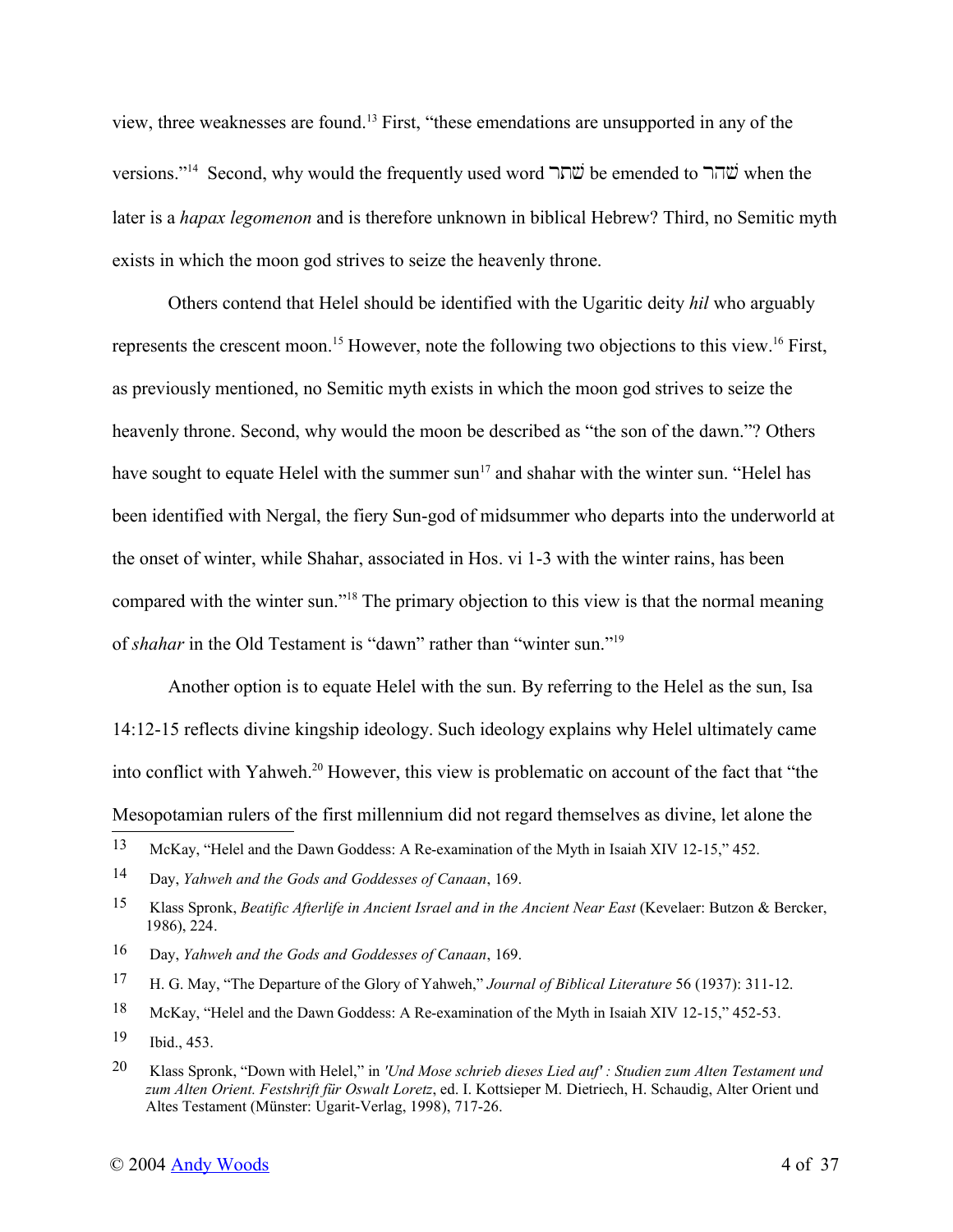sun."<sup>21</sup> Another proposal compares Helel with Halley's comet. The theory behind this view is that the appearance of Halley's comet in 540 B.C. provided the stimulus for the reference to the "shining one" in Isaiah  $14:12-15.22$  However, this theory is injured due to the fact that Isaiah 14 was in all probability written earlier than 540 B.C. According to Isaiah 13:17, it is the Medes who are the anticipated instrumentality that will bring about the downfall of Babylon. The Medes came to power in 550 B.C. Thus, it is best to date the oracle of Isaiah 13–14 in 550 B.C. rather than 540 B.C. $^{23}$ 

However, equating Helel with Venus is the astral view that seems most probable. McKay offers the following explanation of the view:

Venus, like Mercury, lies inside the earth's orbit and appears in the west at evening following the sun to rest and in the east at or before dawn rising before the sun. Because of its orbital path it is never seen to attain the celestial zenith before it is blotted from sight by the light of the rising Sun. Instead it seems to the observer that it is unable to ascend "above the stars of El" and is compelled to descend from its highest point towards the morning horizon eventually disappearing from view, as it were "cut down from the ground" and brought down to Sheol, to the recesses of the pit" beneath the eastern horizon.<sup>24</sup>

Of all the previously discussed astral views, the Venus view is the one that has been embraced by the majority of scholars. The view also finds strong support in the ancient versions<sup>25</sup>

<sup>21</sup> Day, *Yahweh and the Gods and Goddesses of Canaan*, 169.

<sup>22</sup> D. Etz, "Is Isaiah xiv 12-15 a Reference to Comet Halley?," *Vetus Testamenetum* 36 (1986): 289-301.

<sup>23</sup> Day, *Yahweh and the Gods and Goddesses of Canaan*, 169-70.

<sup>24</sup> McKay, "Helel and the Dawn Goddess: A Re-examination of the Myth in Isaiah XIV 12-15," 452-53.

<sup>25</sup> Day, *Yahweh and the Gods and Goddesses of Canaan*, 168.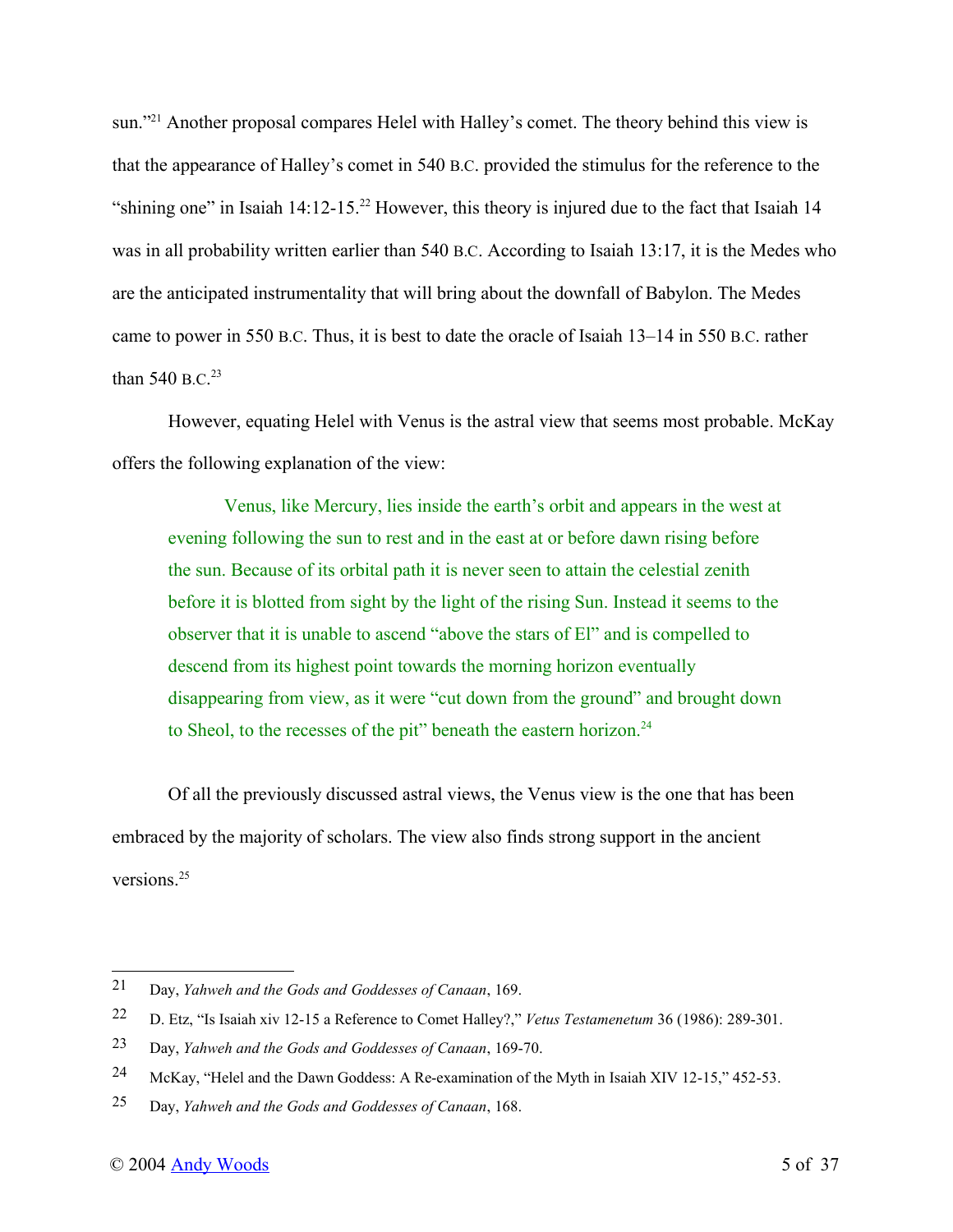#### **MYTHS FROM VARIOUS ANCIENT NEAR EAST CULTURES**

In an attempt to specify the source for the material found in Isa 14:12-15, scholars have also taken note of the mythology coming from various ANE cultures. Such mythology emanates from the Sumerian, Akkadian, Hittite, Greek, and Ugartic cultures. The purpose of this section is to determine if any of these myths could be considered the source behind the Helel account. To this end, this section will briefly enumerate the various myths that have been equated with Isa 14:12-15. After describing each myth, its similarities and differences to Isa 14:12-15 will then be highlighted.

## *Sumerian*

Some argue that the Sumerian myth of "Inanna's Descent into the Netherworld"<sup>26</sup> was the source that the prophet drew from when he penned Isa 14:12-15. Boutflower seems to lean toward this position through his suggestion that the Isaianic passage was the product of an Assyro-Babylonian source featuring Ishtar and Nanna or Inanna.<sup>27</sup> In this myth, Inanna, who is the queen of heaven, decides to take a trip to the netherworld. Upon leaving, Inanna tells her messenger Ninshubur to plead with Enlil to protect her from harm. If Enlil refuses, then Ninshubur should make the same request to moon-god Nanna. If Nanna refuses then Ninshubur should make the same request before Enki, the Sumerian god of wisdom. Inanna then descends to the Netherworld and informs the gatekeeper of her reason for the visit. Inanna then passes through seven gates and is then brought before Ereshkigal and the Anunnaki judges who determine that Inanna must die. Inanna is then killed. After Inanna does not return, Ninshubur approaches the gods in accordance with Inanna's previous instructions. Although Enlil and

<sup>26</sup> Pritchard, *The Ancient Near East Texts Relating to the Old Testament*, 52-57.

<sup>27</sup> Charles Boutflower, *The Book of Isaiah* (New York: Macmillan, 1930), 77-78.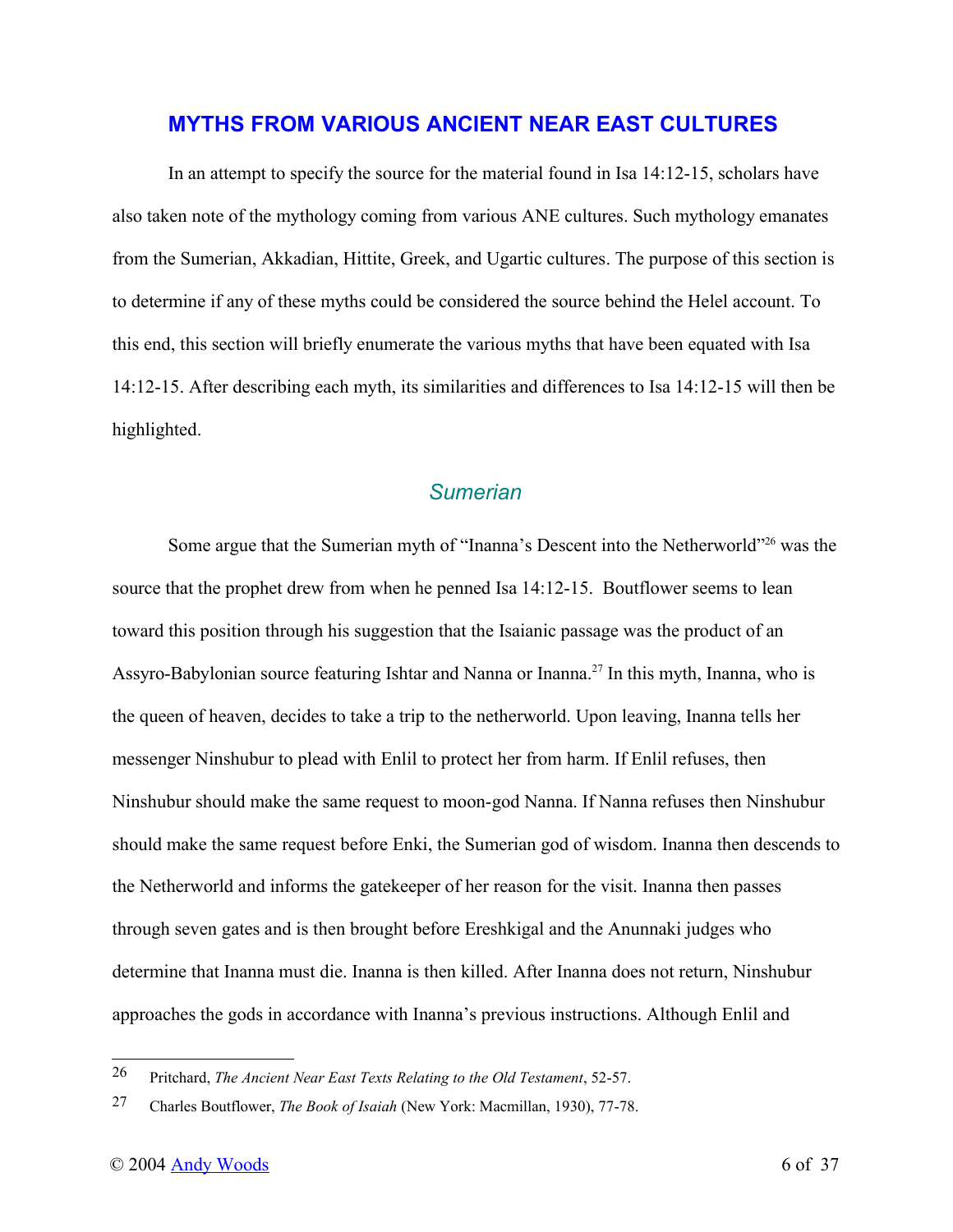Nanna deny help, Enki instructs Kurgarru and Kalaturru to go to the Netherworld to revive Inanna. After Inanna is revived, she ascends back to the earth. Inanna then goes from city to city in Sumer.

There are some elements in this myth that seem to correlate with Isaiah's Helel account.<sup>28</sup> For example, both accounts contain shifts in three different realms as the main character transitions from one realm to the next. In Isaiah's account, there is a movement from the earth (Isa  $14:4b-8$ ) to the netherworld (Isa  $14:9-11$ ) to heaven (Isa  $14:1-15$ ,  $16-21$ ). In the Inanna myth, there is a similar transition from heaven (lines 1-71) to the netherworld (72-272) to the earth (273-328). Furthermore, both accounts appear to share similar motifs such as descending to the netherworld or grave and characters that are displeasing to God or the god.

However, these similarities pale in comparison to the significant differences between the accounts.<sup>29</sup> For example, in the Inanna account, no overt act that displeased the gods is explicitly stated. By contrast, in the Isaianic account, the hubris of Helel as the reason for Yahweh casting him down is expressly communicated. Moreover, in the myth, Inanna returns from her descent. In the Isaianic account, Helel*'s* descent is final. Furthermore, in the myth, Inanna descends as an act of her own free will. By contrast, Helel's descent is coerced. In addition, the Isaiah narrative is logical in sequence, clear, and objective. On the other hand, the Inanna myth seems repetitious at different junctures. In sum, although some similarities exist between the accounts, the vast differences between them make it unlikely that the prophet utilized the Sumerian myth as his source in Isa 14:12-15.

<sup>28</sup> José Maria Bertoluci, "The Son of the Morning and the Guardian Cherub in the Context of the Controversy Between Good and Evil," (Ph.D. diss., Andrews University, 1985), 63.

<sup>29</sup> Ibid., 62-63.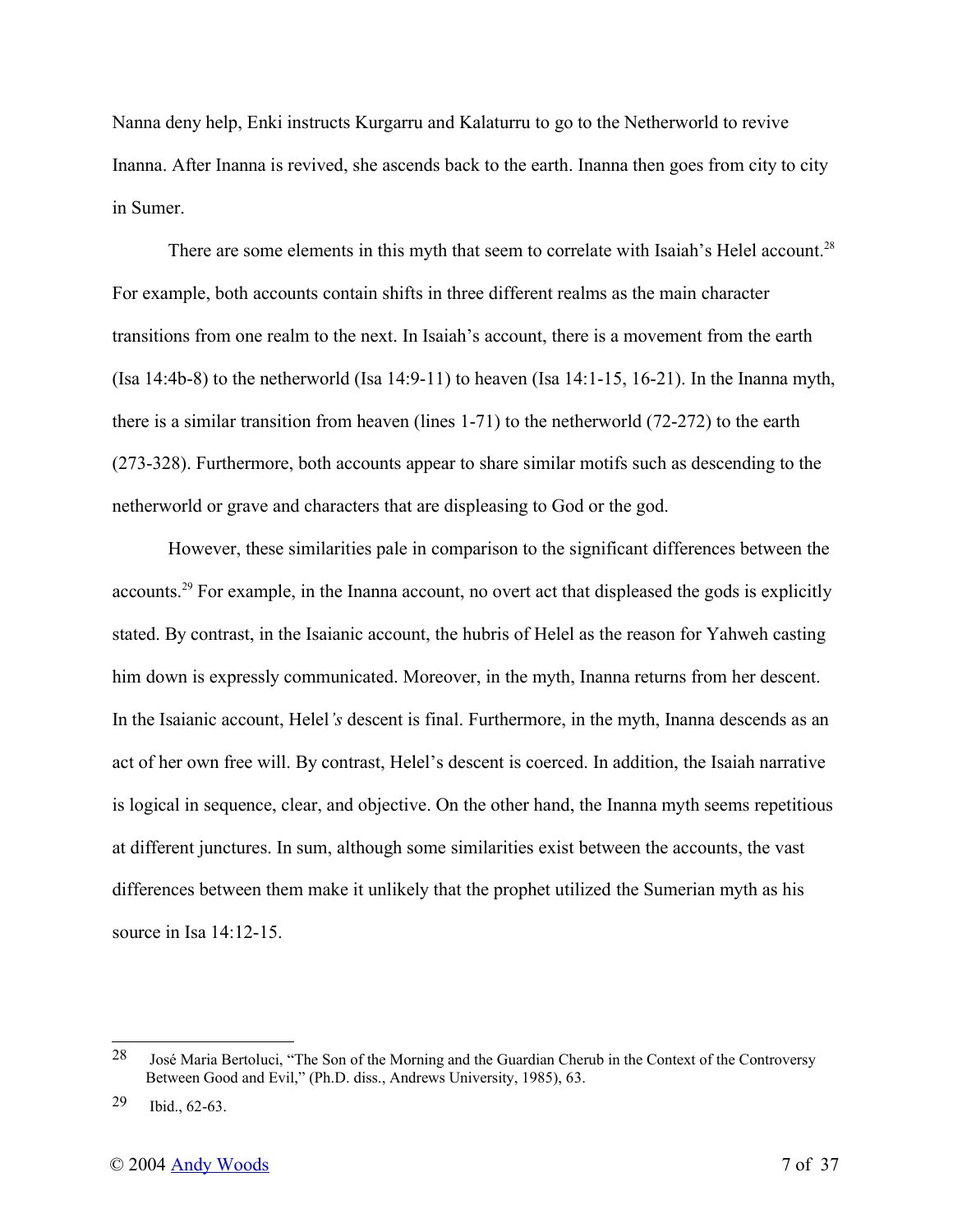#### *Akkadian*

Three Akkadian myths have been proposed as potential sources for the material found in Isa 14:12-15. Some contend that the Akkadian Myth of the "Descent of Ishtar into the Netherworld"<sup>30</sup> was the source of the Helel account. Boutflower also seems to suggests this as a possibility.<sup>31</sup> This myth appears to be an adapted version of the Inanna myth. Both accounts incorporate common elements.<sup>32</sup> In both instances, the goddess descends into the netherworld, passes through seven gates, is killed after the decree of Ereshkigal, is revived with the help of Enki, and ascends to the earth. However, the Ishtar myth contains many nuances not found in the Sumerian account.<sup>33</sup> The Ishtar account does not have the "abandoning" and "descending to the Netherworld" phrases that occur in the Inanna myth (lines 3-13). Also, the description of the goddess' preparation for the trip differs between the accounts. The description of her preparation of her apparel as well as her instructions to her messenger in case she does not return seem to be lacking in the Akkadian myth (lines 14-20).

Moreover, unlike the Sumerian account, the Akkadian version depicts Ishtar's violent attitude toward the gatekeeper of the Netherworld and gives a different reason for Ishtar's journey to the Netherworld. The Akkadian version also is more specific in depicting the miseries Ereshkigal inflicted upon Ishtar (65-74) and the consequences of Ishtar's departure from earth (1- 10, 75-80). In addition, unlike the Sumerian version, the Akkadian version does not specifically refer to Ishtar's death. The Ishtar myth also discusses the creation of Asushunamir who is sent to the netherworld to retrieve Ishtar. The Inanna myth also features the messenger's long interaction

<sup>30</sup> Pritchard, *The Ancient Near East Texts Relating to the Old Testament*, 106-09.

<sup>31</sup> Boutflower, *The Book of Isaiah*, 77-78.

<sup>32</sup> Bertoluci, "The Son of the Morning and the Guardian Cherub in the Context of the Controversy Between Good and Evil," 65.

<sup>33</sup> Ibid., 66-67.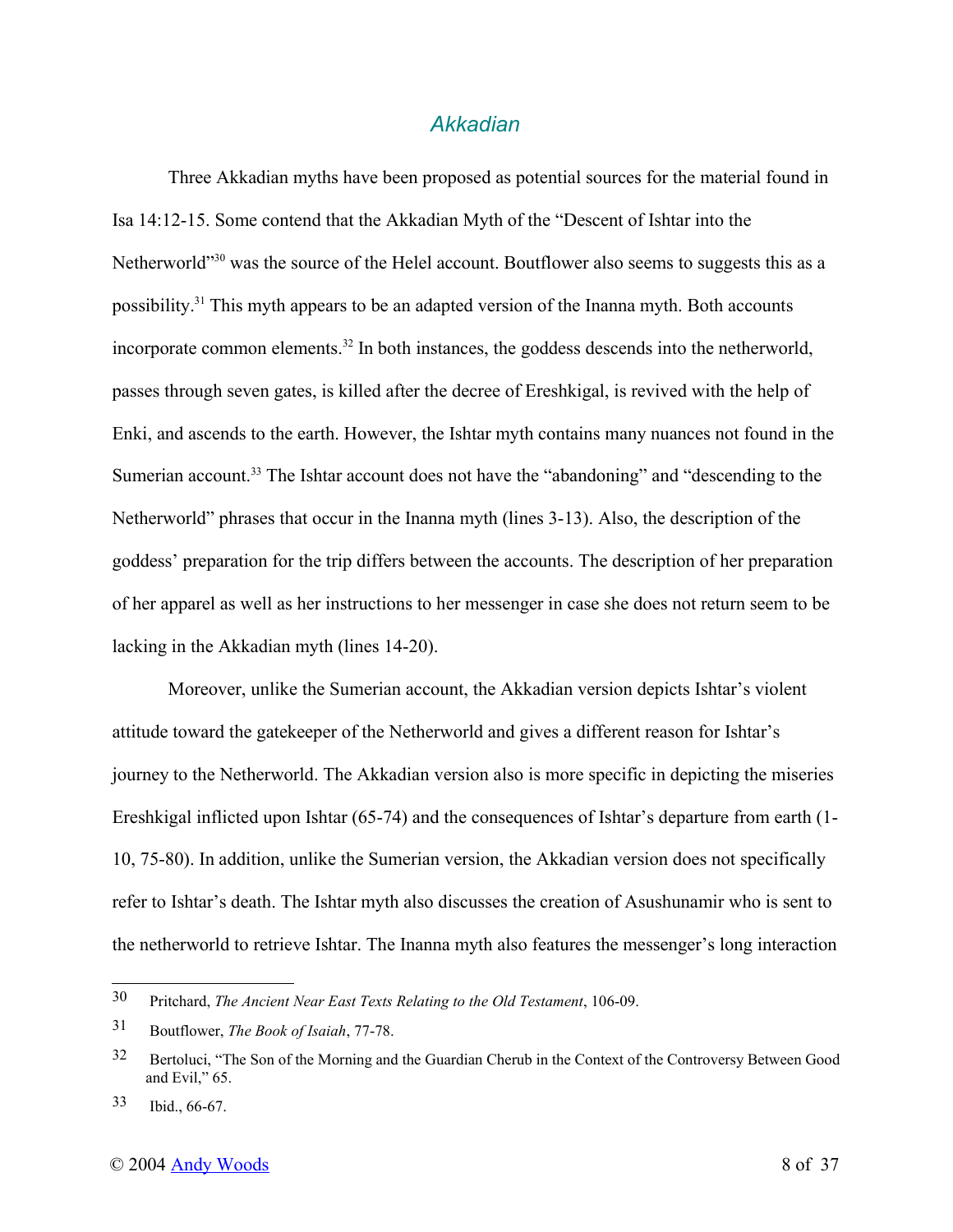before the gods while this is absent in the Akkadian account. The Akkadian account also includes a dialogue between Asushunamir and Ereshkigal, the devaluation of Ishtar's apparel as she returns back though the gates (11-46), and the restoration back to life of Ishtar's lover Tammuz (47-59). These incidents are lacking in the Sumerian version.

Regarding the Ishtar myth's similarities and differences to the Helel account, the same observations made above when comparing the Helel account to the Inanna myth are equally applicable here. In other words, essentially the same similarities and differences exist between the Sumerian version and Isa 14:12-15 that exist between the Akkadian version and Isa 14:12-15. The differences are even more apparent upon considering the style and tone between the two accounts. Perhaps theses differences can be explained in terms of the "more passionate and emotional nature" of the Akkadian version.<sup>34</sup> In sum, although some similarities exist between the accounts, these similarities are outweighed by their significant differences.

The Akkadian "Myth of Anzu"<sup>35</sup> is also seen by some as a potential source of material for the Helel account. Gowan notes that this myth seems to be the only clear example from the ANE of a rebel who fails in his attempt to usurp the authority of a god.<sup>36</sup> In this myth, Anzu, a lion/bird creature, sets out to steal the Tablet of Destinies from the chief god Enlil. Because the gods used these tablets to rule the world, possession of the tablets would allow Anzu to exercise authority over the world. The intent of Anzu is made evident in the account through his utterance of a series of heart felt "I will" statements. Anzu says, "I myself will take the gods' tablet of destinies. The responsibilities of the gods I will seize for myself. I will establish myself on the throne and

<sup>34</sup> Ibid., 67.

<sup>35</sup> Pritchard, *The Ancient Near East Texts Relating to the Old Testament*, 111-13.

<sup>36</sup> Donald E. Gowan, *When Man Becomes God*, Monograph Series, 6 (Pittsburgh: Pickwick, 1975), 60.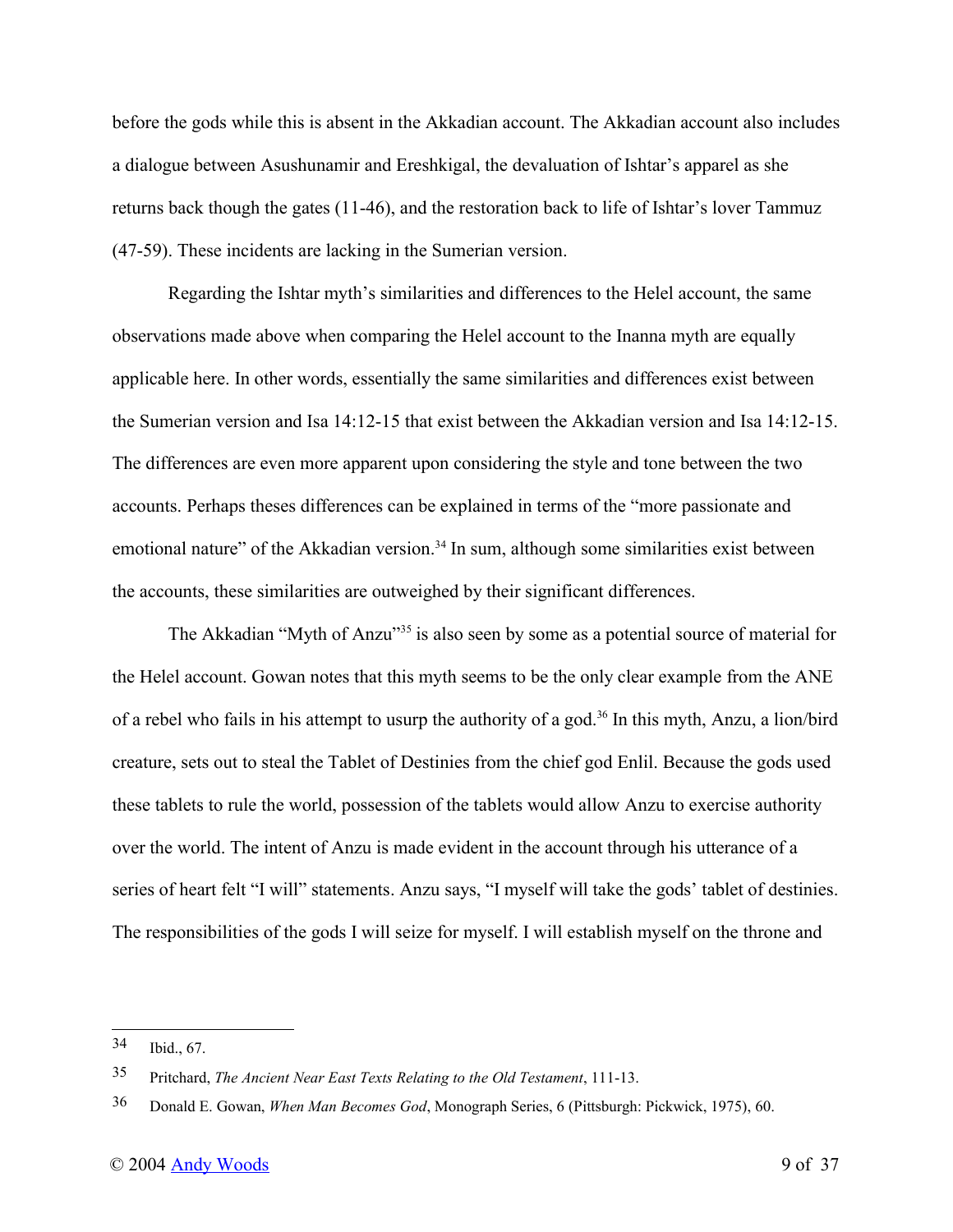wield the decrees. I will take command over all the Igigi-gods" (lines 12-15).<sup>37</sup> Anzu then flees to a mountain after stealing the Tablet of Destinies (line 22).

Certain similarities are detectable upon comparing the Isaiah 14:12-15 with the Anzu myth.<sup>38</sup> For example, just as Anzu desires Enlil's position, Helel desires to be like Elyon. Moreover, the process of envy is depicted as taking place in the main character's heart before the final act of transgression occurs (lines 12-16; Isa 14:13-14). Furthermore, both accounts feature the "I will" statements of the main character. In fact, Anzu's statement "I will establish myself on the throne" (line 14) is almost identical to the Helel's statement "I will sit enthroned" (Isa 14:13). In addition, both accounts feature a mountain. Anzu flees to a mountain after having stolen the Tablet of Destinies. Similarly, Helel desires to sit enthroned on the "Mount of the Assembly" (Isa 14:13). Finally, both Anzu<sup>39</sup> and Helel are depicted as doers of evil or rebellious subjects attempting to grasp authority in an illegitimate manner.

However, despite the impressive similarities between the accounts, the differences appear even more striking.<sup>40</sup> For example, the Tablet of Destines plays a central role in the Anzu account while the Isaianic passage features no similar tablet. Also, after Anzu's rebellion, he became the ruler of the world for a season. By contrast, Helel is immediately banished to the pit following his act of rebellion (Isa 14:15). In addition, Anzu was originally part of the underworld. By contrast, although Helel was thrown into the underworld after his rebellion, he was not originally an inhabitant of the underworld. Moreover, the Anzu myth is polytheistic. Such polytheism is evident through the following references: "gods' tablet of destinies", "all the Igigi-gods", and

<sup>37</sup> John H. Walton, Victor H. Matthews, and Mark W. Chavalas, *The IVP Bible Background Commentary: Old Testament* (Downers Grove, Il: InterVarsity Press, 2000), 603-604.

<sup>38</sup> Bertoluci, "The Son of the Morning and the Guardian Cherub in the Context of the Controversy Between Good and Evil," 70-71.

<sup>39</sup> T. Fish, "The Zu Bird," *Bulletin of the John Rylands Library* 31 (1948): 166.

<sup>&</sup>lt;sup>40</sup> Bertoluci, "The Son of the Morning and the Guardian Cherub in the Context of the Controversy Between Good and Evil," 71.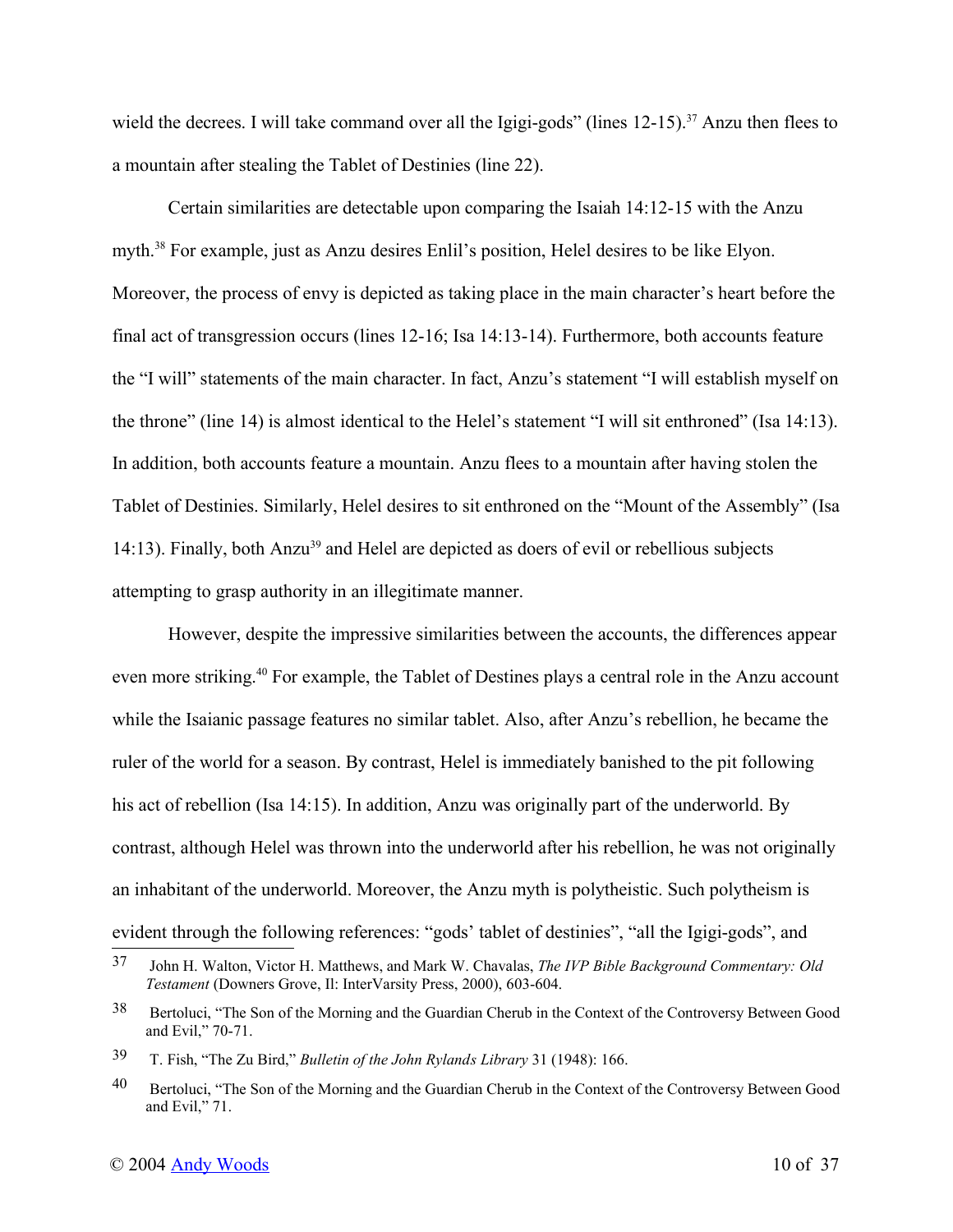"the responsibilities of the gods." In fact, after Anzu steals the tablets, several gods are eventually dispatched in order to retrieve them. By contrast, the Helel account is strictly monotheistic. Yahweh alone thwarts Helel's plans.

In sum, because of these vast differences, it is difficult to prove that the concepts of Isa 14:12-15 are taken directly from the Anzu Myth. Although the "I will" statements provide an interesting similarity between the accounts, it must be remembered that "boastful arrogance was typical of the antagonist in this type of account."<sup>41</sup> Such a hybris attitude was common in the ANE. Gowan discusses numerous biblical and extra-biblical examples of this attitude.<sup>42</sup>

A final Akkadian myth that is sometimes seen as the source of the ideas found in the Helel account is the "Etana Myth."<sup>43</sup> König was one of the first to propose that Isa 14:12-15 was an allusion to the Etana Myth.<sup>44</sup> According to this myth, Etana was the ruler of the post-flood dynasty known as Kish. Because his wife was childless, Etana opted to bring down from heaven the plant of birth. Through the assistance of a solar deity, he perceived that he should transported to heaven by an eagle in order to bring back to earth the plant of birth. Etana first rescued the eagle that had been thrown into a pit by the serpent. After the eagle had been rescued, it agreed to transport Etana into heaven. The eagle and Etana then ascended to the second level of heaven in search of the plant of birth. However, at one point, Etana looked down and was filled with fear. Consequently, Etana and the Eagle plunged downward.

Several points of correspondence exist between the Etana Myth and the Helel account.<sup>45</sup> Both accounts involve a distinction between the terrestrial and celestial spheres. In the Etana

<sup>41</sup> Walton, Matthews, and Chavalas, *The IVP Bible Background Commentary: Old Testament*, 604.

<sup>42</sup> Gowan, *When Man Becomes God*, 75-92.

<sup>43</sup> Pritchard, *The Ancient Near East Texts Relating to the Old Testament*, 114-18.

<sup>44</sup> Edward König, *Das Buch Jesaja* (Gütersloh: Verla C. Bertelsmann, 1926), 181-82.

<sup>&</sup>lt;sup>45</sup> Bertoluci, "The Son of the Morning and the Guardian Cherub in the Context of the Controversy Between Good and Evil," 73.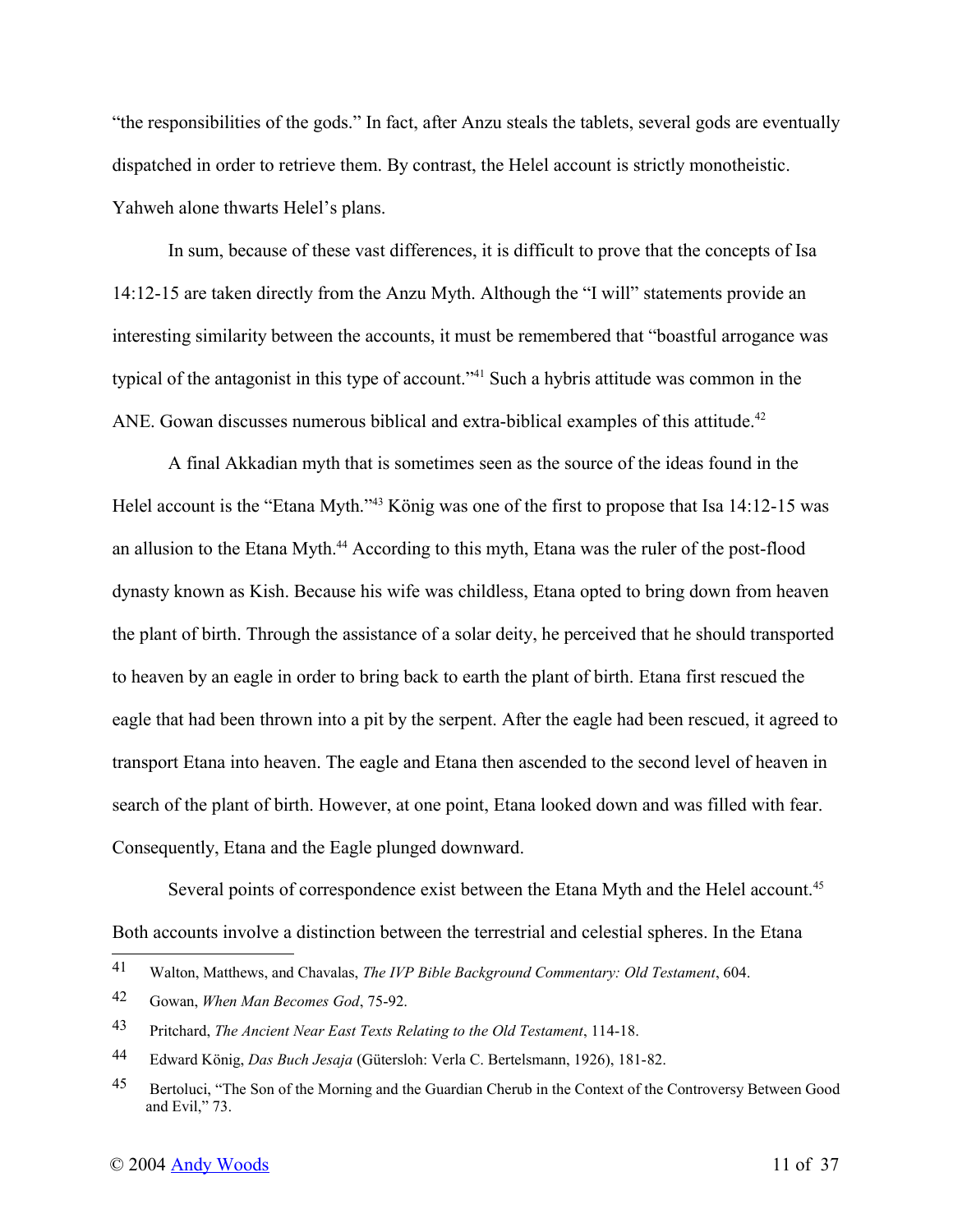Myth, we find the distinction of the realms of heaven and the earth as Etana ascends through two layers of heaven and then plummets back to the earth. Although the Helel account does not deal with precisely the same distinction, it does manifests a heavenly-netherworld distinction as Helel is cast from heaven to the pit. Moreover, both accounts speak of an ascending into heaven, a failure to reach the desired goal, and a subsequent descent.

On the other hand, the dissimilarities between the accounts are striking.<sup>46</sup> In the Isaian account, Helel ascends into heaven in order to establish his own throne. In the Etana account, Etana ascends into heaven in order to retrieve the plant of birth. In addition, the Etana account makes reference to Helel as an oppressor (Isa 14:4-6, 16-17) while the Etana account never refers to Etana as an oppressor. Moreover, the Etana account is polytheistic while the Helel account is monotheistic. Also, the Helel account is logical in sequence and the Etana account is repetitious. These differences leads Childs to conclude that "the Etana myth has only a vague connection" with Isaiah 14:12-15.<sup>47</sup> In sum, these differences make it unlikely that the Etana myth furnished the primary source of material for the Helel account.

#### *Hittite*

Some have maintained that the primary source of material for the Helel account comes from the Kumarbi and Ullikumi Hittite myths.<sup>48</sup> Pope<sup>49</sup> and Hanson<sup>50</sup> are proponents of this position. According to these myths, there was a heavenly dynasty that was comprised of various gods. One of the gods, Allalu, was driven away by another god, Anu. Anu then reigned in

<sup>46</sup> Ibid., 73-74.

<sup>47</sup> Childs, *Myth and Reality in the Old Testament*, 69.

<sup>48</sup> Pritchard, *The Ancient Near East Texts Relating to the Old Testament*, 121-25.

<sup>49</sup> Marvin H. Pope, *El in the Ugaritic Texts*, Supplements to Vetus Testamentum II (Leiden: E. J. Brill, 1955), 97-98.

<sup>50</sup> Paul D. Hanson, "Rebellion in Heaven, Azazel, and Euhemeristic Heroes in 1 Enoch 6–11," *Journal of Biblical Literature* 96 (1977): 207-09.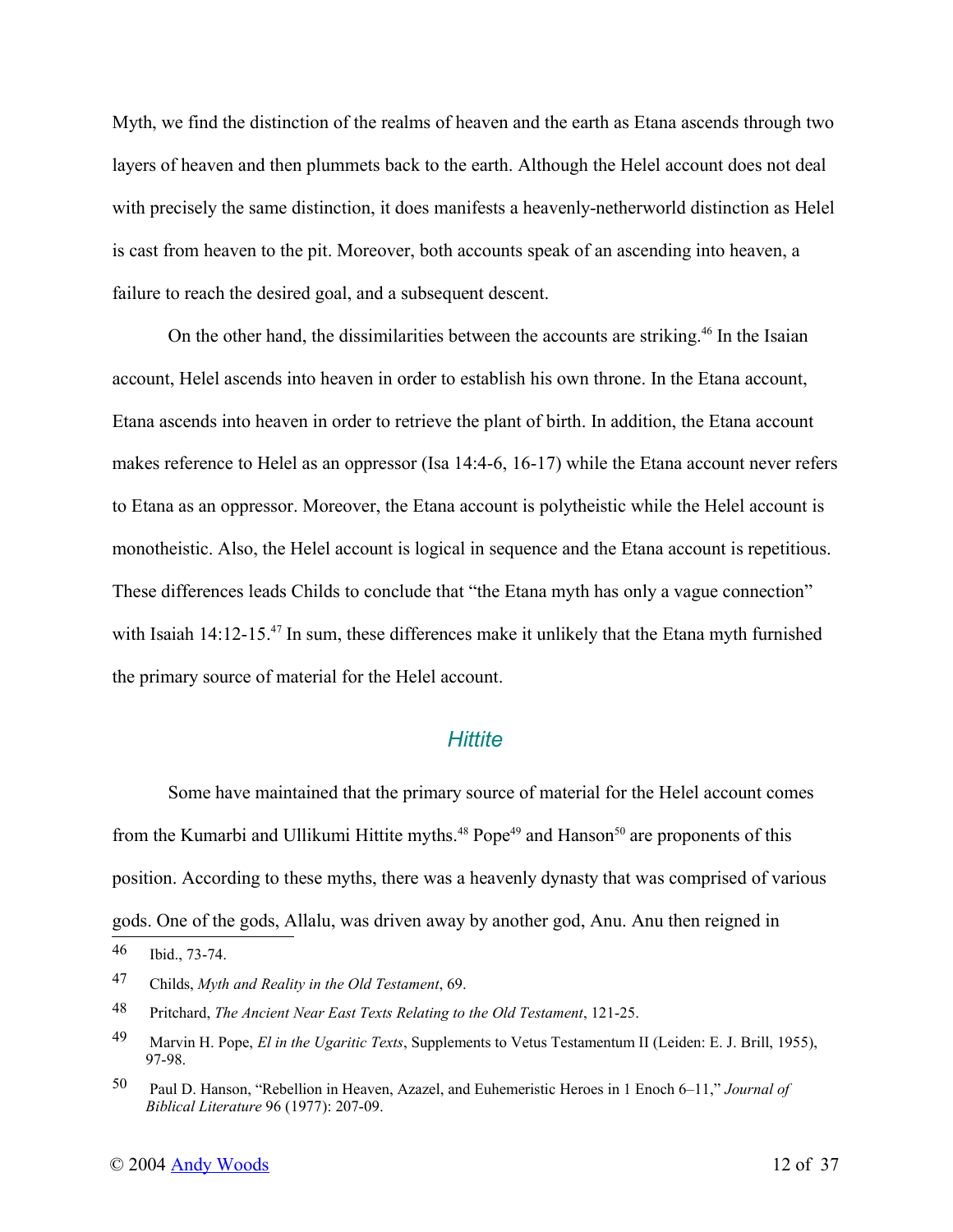heaven. Then Kumarbi, who was the servant of Anu, revolted against Anu causing him to flee. Anu was cast out of heaven. Kumarbi then begat a son named Teshub who was a storm god. After prolonged rivalry between Anu, Kumarbi, and Teshub, the latter eventually gained control of heaven. Kumarbi then created a sea monster named Ullikumi. Ullkumi posed a threat to Teshub and Teshub devised plans to destroy Ullkumi.

We see some similarities between the Helel account and this Hittite myth.<sup>51</sup> For example, the authority of one of the gods is challenged. Also, the defeat one of the gods results in him being cast out of heaven. However, the differences are even more apparent.<sup>52</sup> First, unlike the biblical passage where a created being challenges the most high God, the Hittite myth is polytheistic involving many gods embroiled in an intense conflict. Second, the biblical material is clear and logical in sequence. However, the Hittite myth involves a complex sequence. Third, the biblical material is not grotesque in comparison to the Hittite myth, which includes an incident where Kumarbi swallowed Anu's manhood. These differences make it difficult to argue for Isaiah's literary dependence upon the Hittite myth.

### *Greek*

Grelot<sup>53</sup> and McKay<sup>54</sup> have suggested Phaeton from Greek mythology<sup>55</sup> as the source behind the Helel account. According to this myth, Phaeton had an argument with Epaphus and Io who made fun of his origin. After complaining to his mother, she sent Phaeton to Helios to

<sup>51</sup> Bertoluci, "The Son of the Morning and the Guardian Cherub in the Context of the Controversy Between Good and Evil," 76.

<sup>52</sup> Ibid., 76-77.

<sup>53</sup> P. Grelot, "Isaie 14:12-15 et son Arriere-plan Mythologique," *Revue d'histoire des religions* 149 (1956): 18- 48.

<sup>54</sup> McKay, "Helel and the Dawn Goddess: A Re-examination of the Myth in Isaiah XIV 12-15," 451-64.

<sup>55</sup> Ovid, *Metamorphoses*, trans. Frank Justus Miller, Loeb Classical Library (Cambridge: Harvard University Press, 1914-1924), 2:1-400.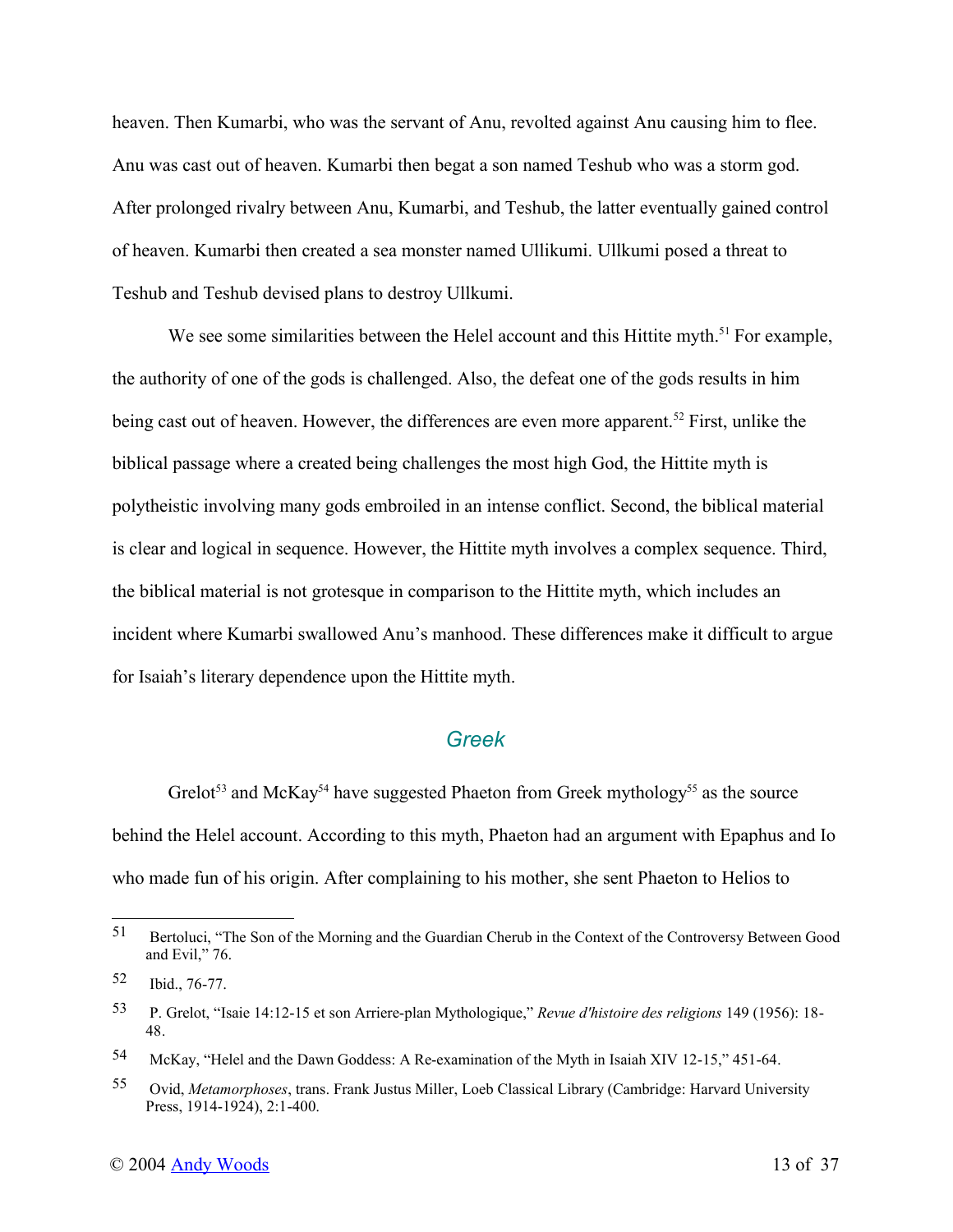obtain verification of his divine origin. Helios confirmed that he was Phaeton's father. Phaeton made Helios promise to publicly identify Phaeton as his son and Helios agreed. Phaeton then demanded to drive Helios' chariot. Helios attempted to discourage Phaeton from this endeavor on account of its inherent danger. Because of his oath, Helios finally gave in to Phaeton's demand. When Phaeton began to drive the chariot, the steeds recognized that a weaker being was driving them. Taking advantage of the situation, they rushed madly through space. Recognizing the danger of the earth catching on fire, Zeus struck Phaeton with a thunderbolt causing him to fall into a river.

Some similarities exist in between the biblical material and this Greek myth.<sup>56</sup> The theme of ascending and descending is similar in both accounts. Both accounts also seem to make use of astral phenomenon. However, the differences are far more impressive. Helel was cast out of heaven for desiring to usurp God's throne. By contrast, Phaeton was cast out of heaven by Zeus' thunderbolt in order to prevent greater destruction to the universe. Moreover, Helel's motive for ascending was to usurp the role of God. By contrast, Phaeton's motive for ascending into heaven was for the purpose of verifying his origin.<sup>57</sup> "Nothing is said of Phaethon's wishing to set up his throne above the stars or to usurp the position of the chief deity."<sup>58</sup> In sum, because of these differences, "the myth of Isa 14:12-15 seems unconnected with the Greek Phaethon myth."<sup>59</sup>

# *Ugaritic*

Most modern Old Testament scholars believe that source of the Helel account is found in Ugaritic mythology. The discovery of the Ras Shamra texts has strengthened the view that the

<sup>56</sup> Bertoluci, "The Son of the Morning and the Guardian Cherub in the Context of the Controversy Between Good and Evil," 81.

<sup>57</sup> Ibid., 82.

<sup>58</sup> Day, *Yahweh and the Gods and Goddesses of Canaan*, 175.

<sup>59</sup> Ibid., 179.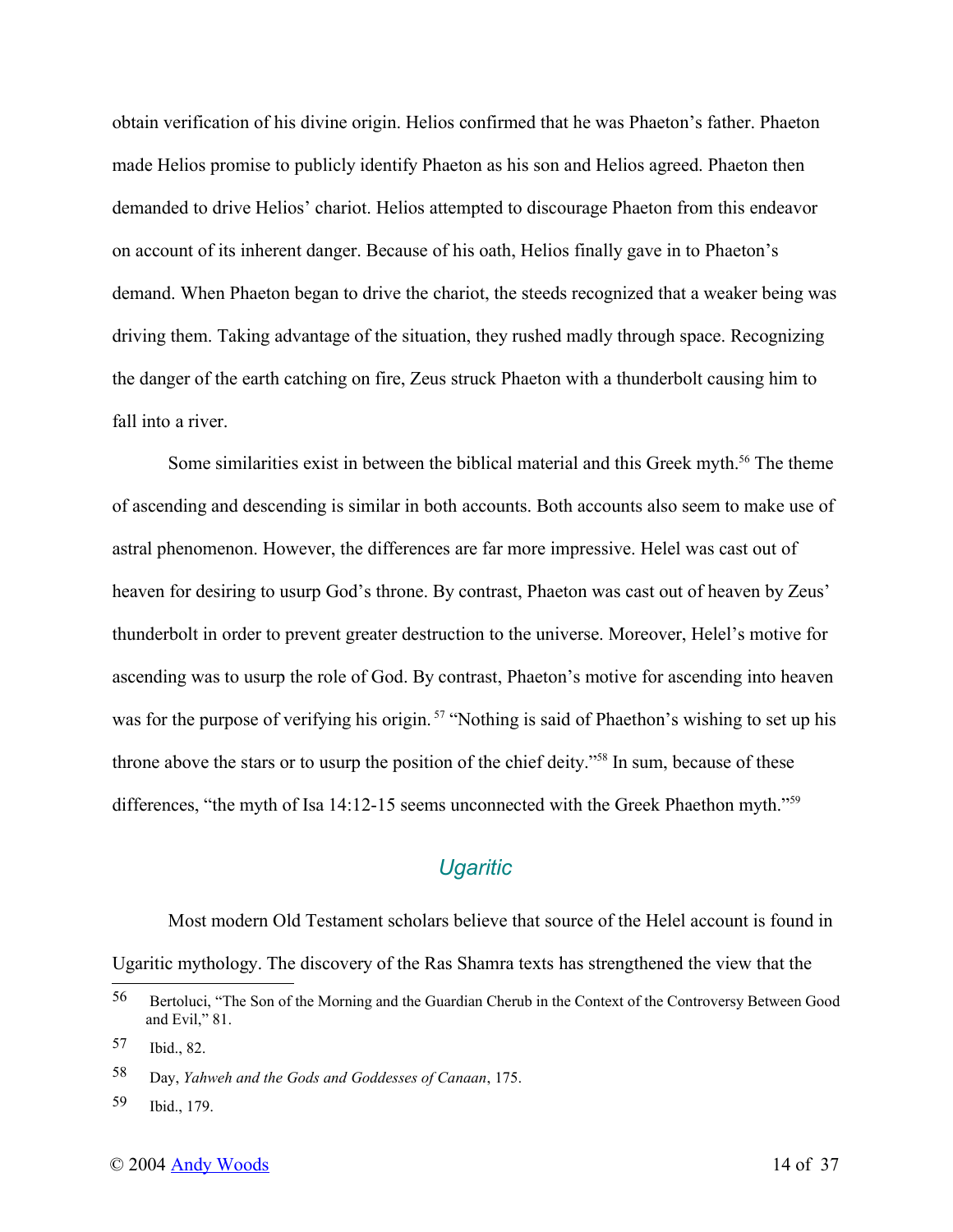source of the material of Isa 14:12-15 originally came from a Canaanite-Israelite setting.<sup>60</sup> Craige observes, "Since the discovery of the Ras Shamra-Ugaritic texts, the mythological allusions in Jes 14 12-15 have been taken to be an adaption of certain themes associated with the Caananite god Athtar."<sup>61</sup> A Canaanite source also seems to harmonize well with the previously described association of Helel with Venus. Day explains:

Is it possible to identify the morning star Venus with a figure in Canaanite mythology? It is very probable that this role was filled by the god Athtar, even though this is nowhere explicitly stated. In South Arabia the god Athtar was certainly identified with Venus, and in Mesopotamia the cognate deity, the goddess Ishtar (sometimes represented as male) likewise represented the planet Venus. Similarly, the Canaanite equivalent of Athatr, Astarte (Athtart), was equated with the Greek goddess Aphrodite  $(= Venus)$ . It is probable with Athtar and Astarte represent Venus as the morning and evening star respectively. Interestingly, Athtar was equated in the Ugaritic pantheon list with the Hurrian war god Ashtabi, which fits the warlike context of Isaiah 14.<sup>62</sup>

Perhaps the most important Ugaritic text that is seen as the prototype of the Helel account is known as the "Ba'al and Anath" cycle.<sup>63</sup> Craige<sup>64</sup> appears to be an example among the plethora of scholars who see the Baal and Anath cycle as the mythological source behind Isaiah 14:12-15. According to this myth, after Baal's death and subsequent descent into the netherworld, the god Athtar succeeded Baal as the king on Mount Zaphon. Athtar was appointed to this position by El upon the request of intermediaries Anath and Asherah. However, upon ascending to the throne,

<sup>60</sup> McKay, "Helel and the Dawn Goddess: A Re-examination of the Myth in Isaiah XIV 12-15," 451-52.

<sup>61</sup> P. C. Craige, "Helel, Athtar, and Phaethon (Isa 14:12-15)," *Zeitschrift für die alttestamentliche Wissenschaft* 85 (1973): 223.

<sup>62</sup> Day, *Yahweh and the Gods and Goddesses of Canaan*, 171-72.

<sup>63</sup> Pritchard, *The Ancient Near East Texts Relating to the Old Testament*, 139-40.

<sup>64</sup> Craige, "Helel, Athtar, and Phaethon (Isa 14:12-15)," 223-25.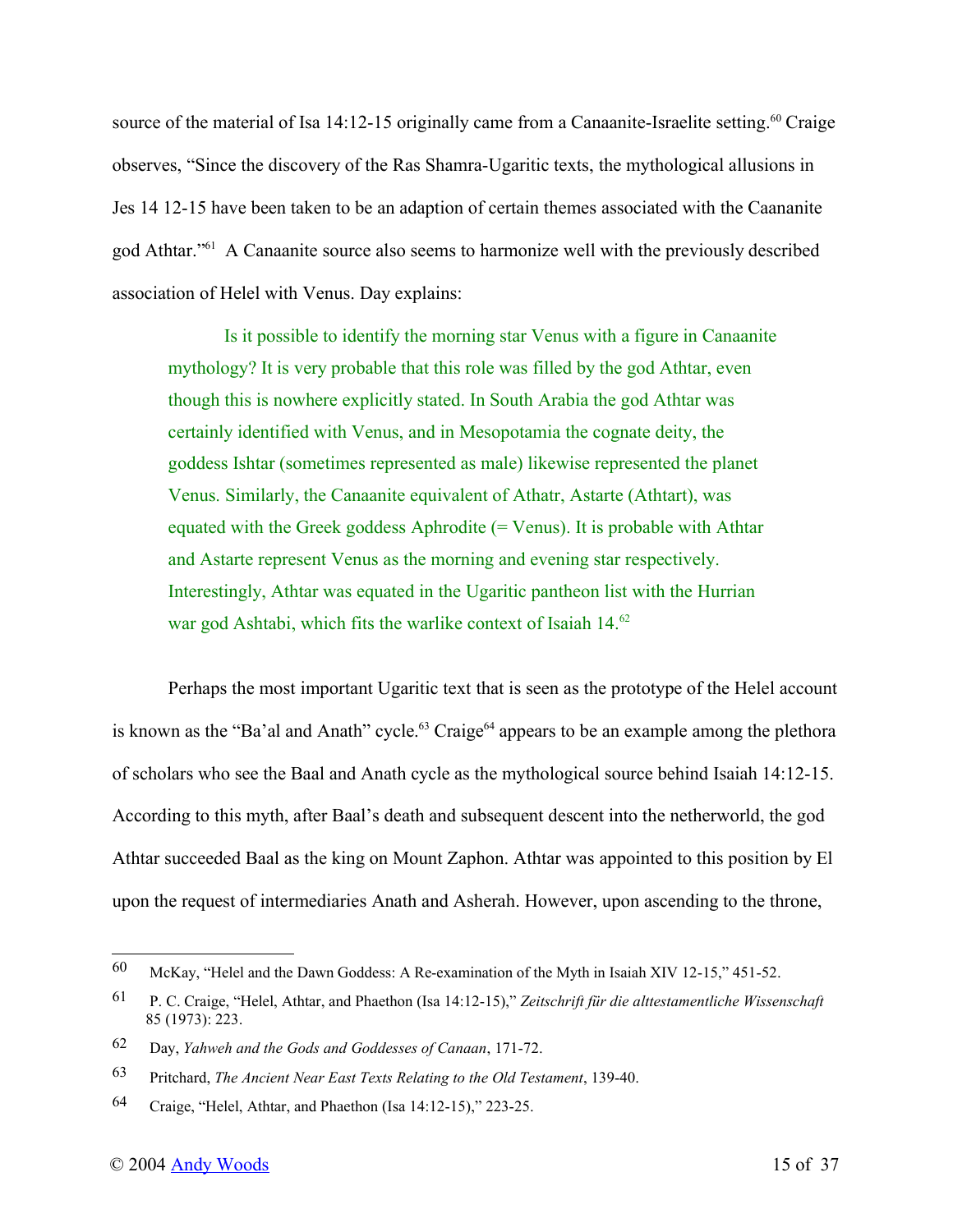Athatr discovered that he was not physically large enough to occupy Baal's throne. Athtar then descended to the earth and ruled form there.

Similarities are apparent when comparing the Baal and Anath cycle to the Helel account.<sup>65</sup> For example, just as Ashtar is called a tyrant (line 55),<sup>66</sup> Helel is arguably referred to with the similar term "oppressor"  $(\ddot{\omega})$  in Isa 14:4-6, 12, 16-17. Moreover, just as Asthar aspired to be king (lines 6, 55, 64, 68), Helel also aspired to set up his throne (Isa 14:13). Also, just as Ashtar goes "to the fastness of Zaphon" (line 55), Helel desires to be enthroned in Zaphon (Isa 14:13). In addition, El appears in the Baal and Anath cycle as the god of the Ugaritic pantheon (line 37). Similarly, the Isaianic passage also employs the term el (Isa 14:13). It is also worth noting that the names Athtar and Helel Ben Shahar appear to have the same general semantic range. Page concludes that on this basis Helel Ben Shahar and Athtar appear to be related entities.<sup>67</sup> These similarities are impressive and cause Day to conclude, "However, although the two myths manifest certain differences, they do both provide variations on the theme of Athtar's inability to ascend to the divine throne on Mt. Zaphon, and so there is probably some ultimate connection between them."<sup>68</sup>

However, the differences between the Anath Baal cycle and the Helel account seem to outweigh any parallels between the two.<sup>69</sup> For example, Ashtar strives to replace Baal who legally vacated his throne through death. By contrast, Helel does not strive to replace a god who

<sup>65</sup> Bertoluci, "The Son of the Morning and the Guardian Cherub in the Context of the Controversy Between Good and Evil," 86-87.

<sup>66</sup> Pritchard, *The Ancient Near East Texts Relating to the Old Testament*, 140.

<sup>67</sup> Hugh R. Page, *The Myth Cosmic Rebellion* (Leiden: E. J. Brill, 1996), 139.

<sup>68</sup> Day, *Yahweh and the Gods and Goddesses of Canaan*, 174.

<sup>69</sup> Walton, Matthews, and Chavalas, *The IVP Bible Background Commentary: Old Testament*, 603-04; Page, *The Myth Cosmic Rebellion*, 139; Day, *Yahweh and the Gods and Goddesses of Canaan*, 173-74; Bertoluci, "The Son of the Morning and the Guardian Cherub in the Context of the Controversy Between Good and Evil", 87- 88.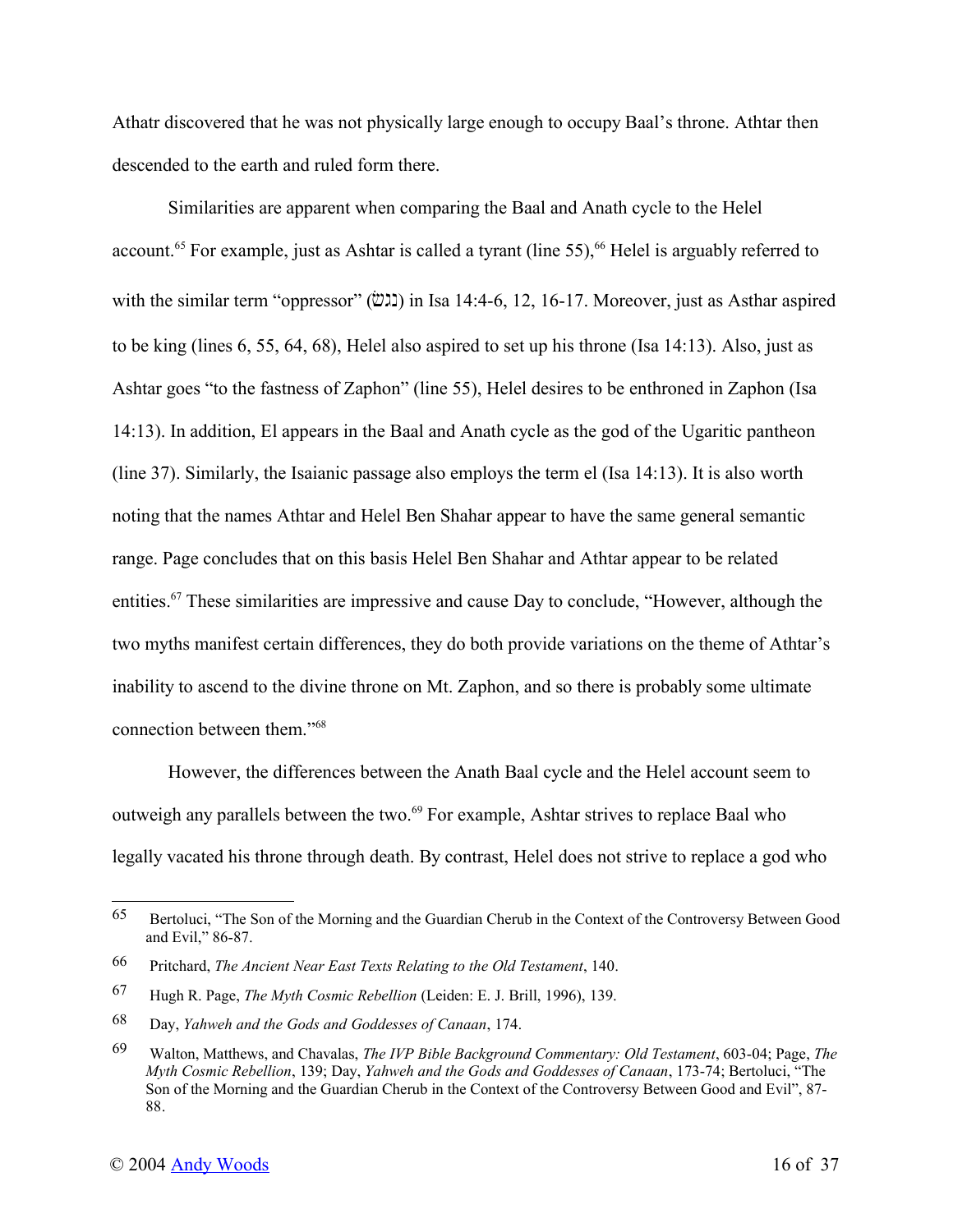died but rather to usurp the authority of an entity that is currently reigning. Furthermore, Ashtar is legally appointed to his office. Thus, his enthronement cannot be deemed an act of rebellion. By contrast, Helel's activity is portrayed as rebellious. Helel attempts to unlawfully usurp authority. In fact, there does not seem to be any Ugaritic evidence of a revolt by Ashtar against El. Also, Anaht and Asherah serve as intermediaries in between Athtar and El. By contrast, no similar intermediaries exist in between Helel and Elyon.

In addition, the reason for Ashtar's descent has to do with his physical limitations. According to the myth, 'his feet reach not down to the footstool, nor his head reaches up to the top" (lines 59-60). By contrast, the reason for Helel's descent pertains to his hubris attitude of arrogance and self-sufficiency. Furthermore, Ashtar relinquishes power voluntarily while Helel's expulsion from heaven is coerced and contrary to his will. Moreover, subsequent to Ashtar's descent, he goes to reign on the earth (lines 60-65). By contrast, Helel experiences no similar rulership following his descent. Rather, he is brought down to Sheol, to the depths of the pit (Isa 14:15). Finally, "though Ashtar's name may have a similar meaning to Helel, he is not the son of Shahar (as Helel is described)."<sup>70</sup> In sum, these differences make it unlikely that the Baal and Anath Cycle is the primary source of material for the Helel account. In fact, these differences have caused some scholars to reject Athtar in this Baal text as the source behind Isa 14:12-15.<sup>71</sup>

In yet another attempt to compare Ashtar with Helel, Grelot<sup> $72$ </sup> presents another portion of the Baal poems.<sup>73</sup> In this text, El asks Kothar-wa-kha to build a palace for his children Yamm and Nahar. Ashtar evidences his displeasure with this request and decision on El's part by presenting

<sup>70</sup> Walton, Matthews, and Chavalas, *The IVP Bible Background Commentary: Old Testament*, 603.

<sup>71</sup> McKay, "Helel and the Dawn Goddess: A Re-examination of the Myth in Isaiah XIV 12-15," 451-64. See Day, *Yahweh and the Gods and Goddesses of Canaan*, 174, n. 86.

<sup>72</sup> Grelot, "Isaie 14:12-15 et son Arriere-plan Mythologique," 34-35.

<sup>73</sup> Pritchard, *The Ancient Near East Texts Relating to the Old Testament*, 129.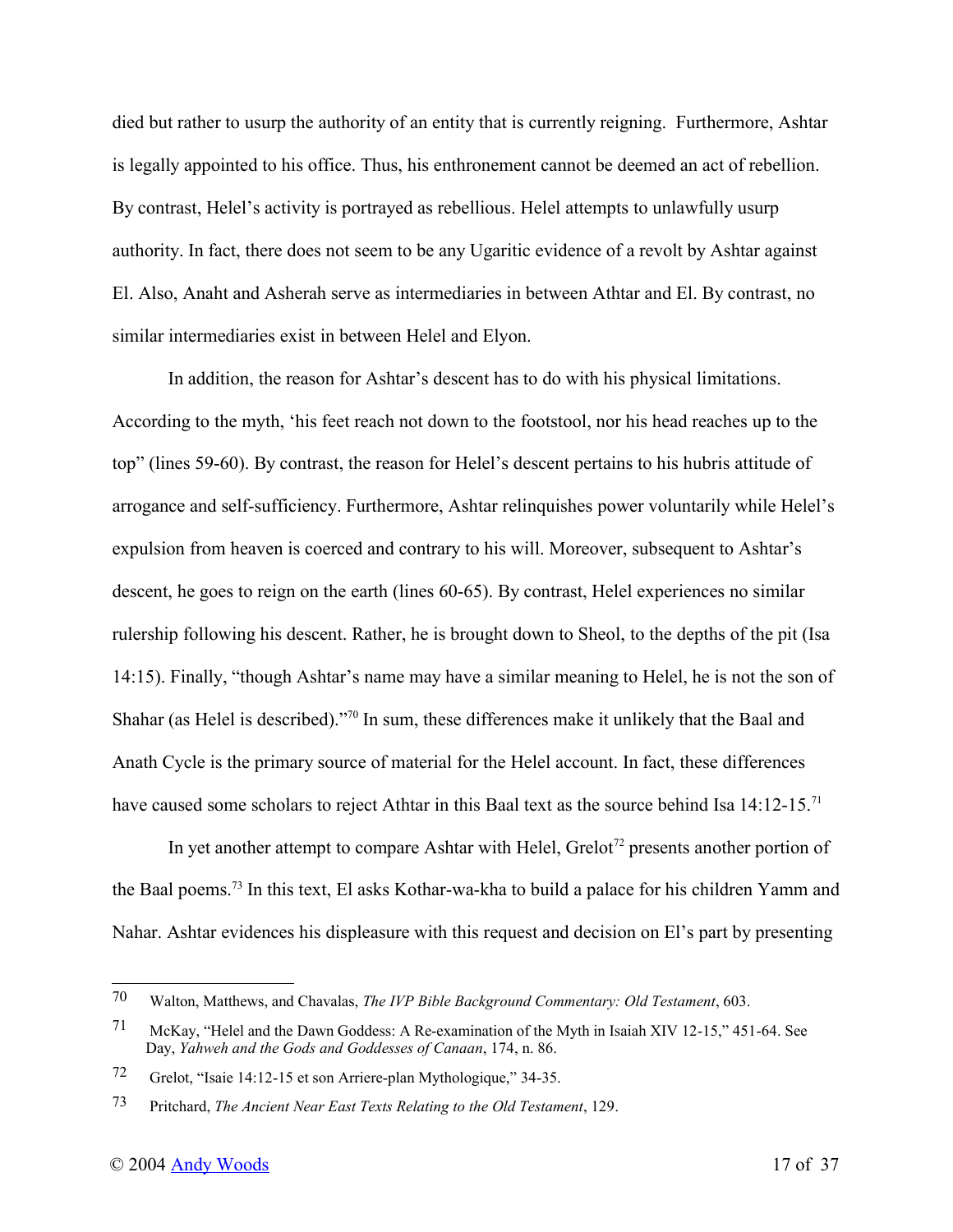his complaints. The parallel between Helel and Ashtar can be seen in Ashtar's ambition, impetuous nature, and aversion to advice. This text also evidences divine rivalry.<sup>74</sup> However, the text is quite different from the Helel account in that it lacks the motifs of ascent and descent as well as usurpation of power. Regarding Grelot's point concerning divine rivalry, Bertoluci notes that Grelot's "argument concerning the rivalry among the gods has small weight, since this is a common situation in many mythical materials. It pervades almost the whole Ugaritic mythology and it would be difficult to present only the texts related to Ashtar as having that identifying characteristic."<sup>75</sup>

Many scholars identify the Shahar in Isaiah 14 with the Shachar in the Ugaritic poem of the birth of the Dawn and the Dusk.<sup>76</sup> Wildberger explains this connection:

One of the Ugaritic texts (SS) portrays the procreation of Shachar by El and his birth from one of El's consorts, at which point comparisons have been made with Shalim, the god of the evening dusk. The way Shachar is used in personal names in Ugarit provides further evidence that it was considered a deity.<sup>77</sup>

Chisholm advocates this view. While referencing a translation of the Dawn and Dusk poem,<sup>78</sup> Chisholm notes, "The birth of the deity Shachar (translated 'dawn' by the NIV), identified in verse 12 as the father 'morning star' (Heb. 'Helel,' a proper name or title meaning 'shining one'), is described in an Ugaritic myth."<sup>79</sup> However, not everyone is satisfied that the

<sup>74</sup> Bertoluci, "The Son of the Morning and the Guardian Cherub in the Context of the Controversy Between Good and Evil," 89.

<sup>75</sup> Ibid.

<sup>76</sup> J. C. L. Gibson, *Canaanite Myths and Legends*, 2d ed. (Edinburgh: T. & T. Clark, 1978), 123-27.

<sup>77</sup> Hans Wildberger, *Isaiah 13–27: A Commentary*, trans. Thomas H. Trapp, A Continental Commentary (Minneapolis, MN: Fortress Press, 1997), 63.

<sup>78</sup> Robert B. Chisholm, *Handbook on the Prophets* (Grand Rapids: Baker, 2002), 55, n. 76.

<sup>79</sup> Ibid., 55.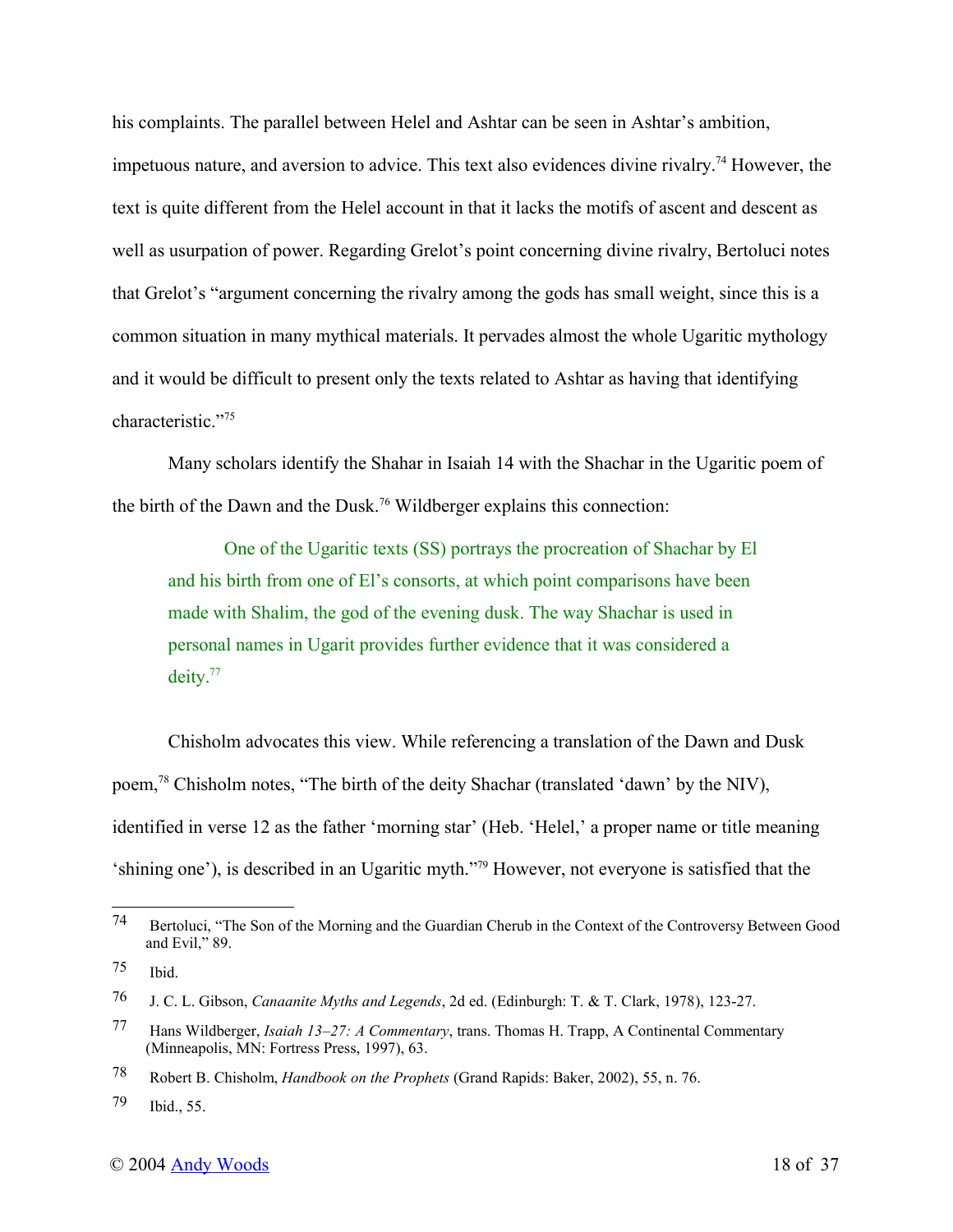birth of Shachar in the Dawn and Dusk poem and the Shahar of Isa 14:12-15 can be so closely connected. Bertoluci observes: "However the identification of the figure found in Isa 14:12-15 set in a single context free of so many names and the complicated situation so frequent in Ugaritic material—with any one of the figures of the Ugaritic mythology—is a task which has not yet been successfully accomplished."<sup>80</sup>

Other scholars argue that the Helel account appears to allude to an Ugaritic myth that is yet to be discovered. For example, Pope maintains that Isa 14:12-15 echoes the efforts of El along with other cohorts to retake from Baal the throne on the "mount of the assembly"  $(Zaphon).<sup>81</sup>$  However, Day remains skeptical of this position. He notes, "However, it is dubious whether El or Baal were in opposition to one another or that El was dethroned, so that this understanding of Isa. 14:12-15 is to be rejected."<sup>82</sup>

Others similarly argue that the source of Isa 14:12-15 is a revolt led by the minor god Helel. For example, Chisholm contends, "These verses appear to allude to a myth about the minor god Helel's attempt to dethrone the high god El or the storm god Baal. His attempt failed, and he was thrown down into the underworld." The NET Bible reflects this understanding as well when it says:

Apparently these verses allude to a mythological story about a minor god (Helel son of Shachar) who tried to take over Zaphon, the mountain of the gods. His attempted coup failed and he was hurled down to the underworld. The king of Babylon is taunted for having similar unrealized delusions of grandeur."<sup>83</sup>

<sup>80</sup> Bertoluci, "The Son of the Morning and the Guardian Cherub in the Context of the Controversy Between Good and Evil," 90.

<sup>81</sup> Pope, *El in the Ugaritic Texts*, 97, 102-03.

<sup>82</sup> Day, *Yahweh and the Gods and Goddesses of Canaan*, 179.

<sup>83</sup> *The Net Bible, New English Translation*, B. 911 (Biblical Studies, 2001), 1254, n. 7.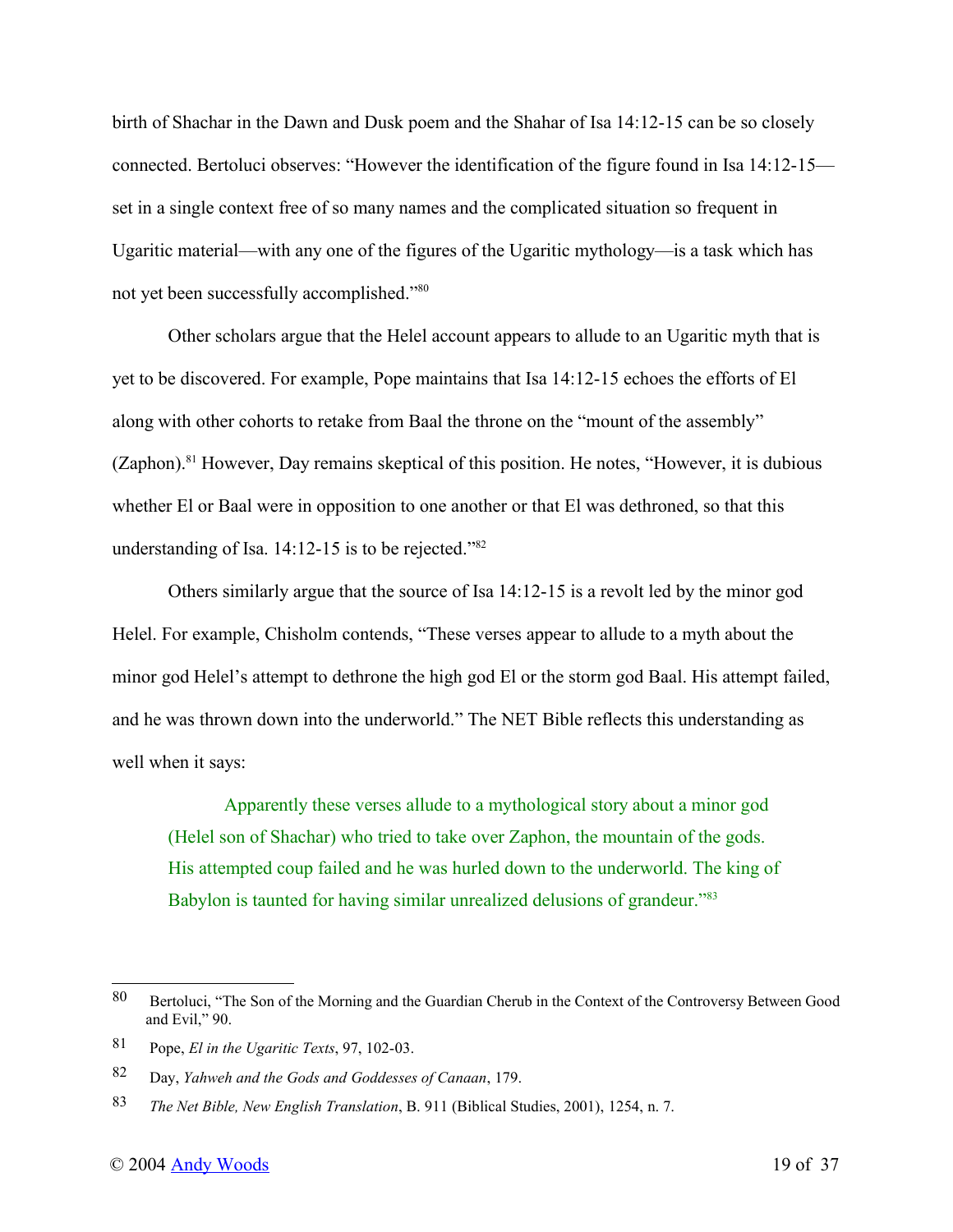Wildberger similarly postulates:

Some background needs to be furnished for this: Helel, son of Shachar, was a powerfully valiant warrior, who had the audacity, in his arrogance, to place himself on an equal level with Elyon. He wanted to ascend, on the heights of the clouds, into heaven higher than all the other stars of God, on the mountains of assembly in the far north, so that he could take the throne as king over the universe. But the final end of this sacrilegious grasping for the stars was a downfall into Sheol. We are able to tell more; a battle took place; he was challenged by the one whose power and majesty he sought to appropriate for himself, El Elyon.<sup>84</sup>

Watts also theorizes:

A suggested summary of the story would be: *Helel son of Schachar* was a great hero who determined to make himself the equal of a god, *El Elyon*. His ambition was to raise himself above the clouds, above all *the stars of god*, to the very *mountain in the farthest north* where gods gather and there to reign as king over the universe, including the gods. But the conclusion of this ill-advised ambition was his precipitous *fall into Sheol*, perhaps after the battle with El Elyon himself<sup>85</sup>

Yet, the primary problem with these mythological accounts is their lack of historical validation. Day candidly acknowledges, "no attempt by a god to usurp El's throne is known."<sup>86</sup> Interestingly, many of those who advocate that the mythical source of Isa 14:12-15 is the minor god Helel's revolt against a major god also admit that there is no historical validation for such a myth. For example, Chisholm indicates, "Though the general parallels cited indicate the imagery

<sup>84</sup> Wildberger, *Isaiah 13–27: A Commentary*, 63.

<sup>85</sup> John D. Watts, *Isaiah 1–33*, Word Biblical Commentary, ed. G. W. Barker, D. A. Hubbard, J. D Watts. (Waco, TX: Word Books Publisher, 1985), 209.

<sup>86</sup> Day, *Yahweh and the Gods and Goddesses of Canaan*, 171.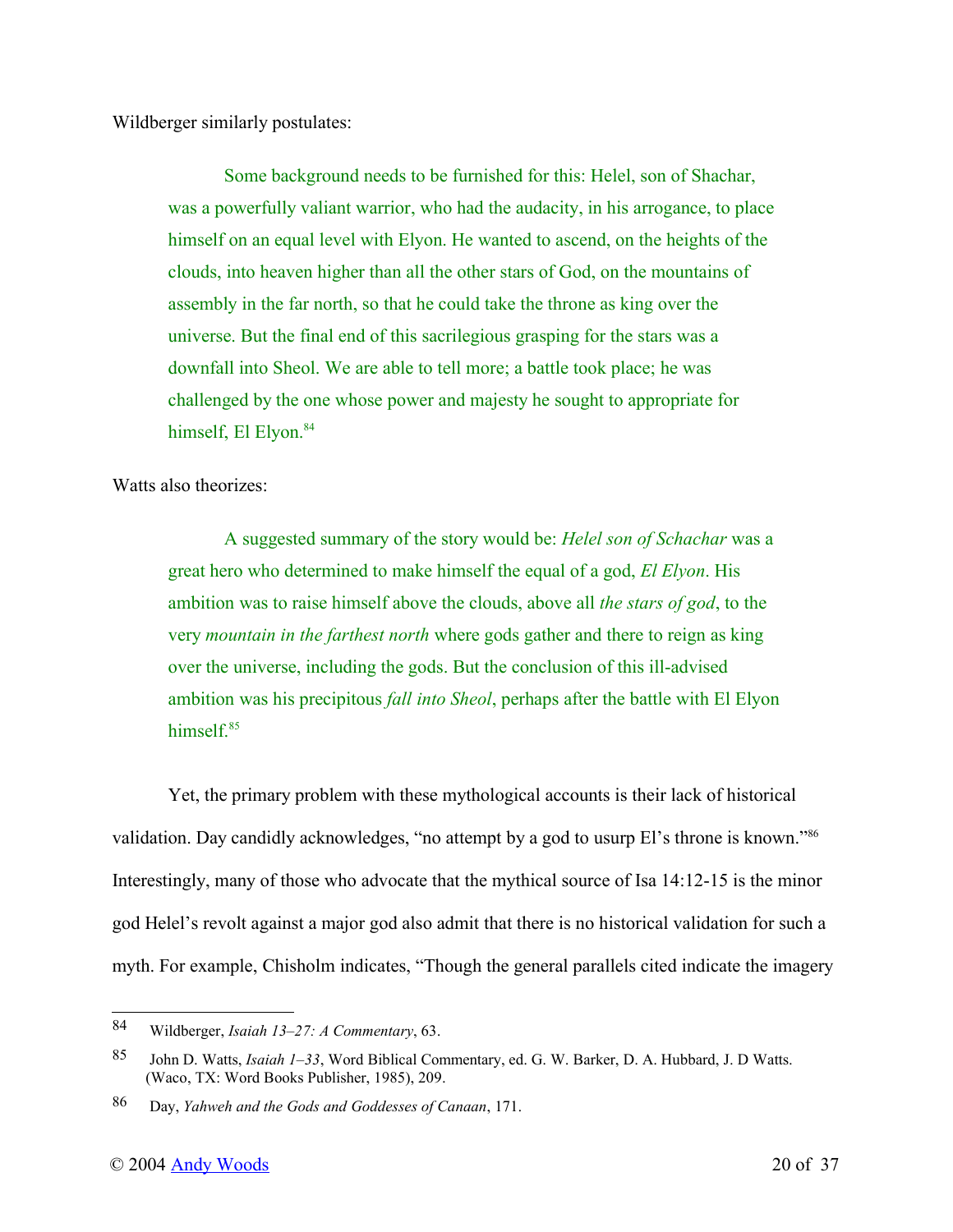originates in West Semitic myth, scholars have yet to pin down the precise mythological background of the text."<sup>87</sup> Wildberger similarly notes, "A broad, general consensus has been reached that this myth has its roots outside Israel, but it cannot be found in any form, neither in Canaanite materials nor in those from Israel's wider circle of neighbors."<sup>88</sup> Watts also observes, "It is generally thought that this myth must have come form a culture outside Israel, but as yet no such myth has been found in Canaan or among other peoples."<sup>89</sup> Along these same lines, after theorizing that the source of the Helel account is a myth of Athatr's revolt against El, Page makes an interesting admission. He says, "The fact that there is no Ugaritic evidence of a revolt by Athtar against El is troublesome, though not devastating, datum. The mythological allusions in the poem are of Canaanite origin. It could very well be that Isaiah 14 is…reflective of a tradition whose Canaanite prototype has yet to be discovered."<sup>90</sup>

#### **PARALLELS WITH THE MYTHOLOGICAL MATERIAL**

Many claim that the Helel account has been influenced by mythological sources because of alleged parallels between Isa 14:12-15 and the mythological material. Most of these parallels become evident by comparing the Helel account with the Ugaritic material provided in the Ras Shamra texts. The following phrases or concepts from the Helel account parallel material found in the Ugaritic material or other mythological sources: "Helel" (vs. 12), "El" (vs. 13), "stars of El" (vs. 13), "the mount of the assembly" (vs. 13), "Zaphon" (vs. 13), hubris attitude (vss. 13- 14), "Elyon" (vs. 14), "heights of the clouds" (vs. 14), and the "depths of the pit" (vs. 15). The

<sup>87</sup> Chisholm, *Handbook on the Prophets*, 51, n.79.

<sup>88</sup> Wildberger, *Isaiah 13–27: A Commentary*, 63.

<sup>89</sup> Watts, *Isaiah 1–33*, 209.

<sup>90</sup> Page, *The Myth Cosmic Rebellion*, 139-40.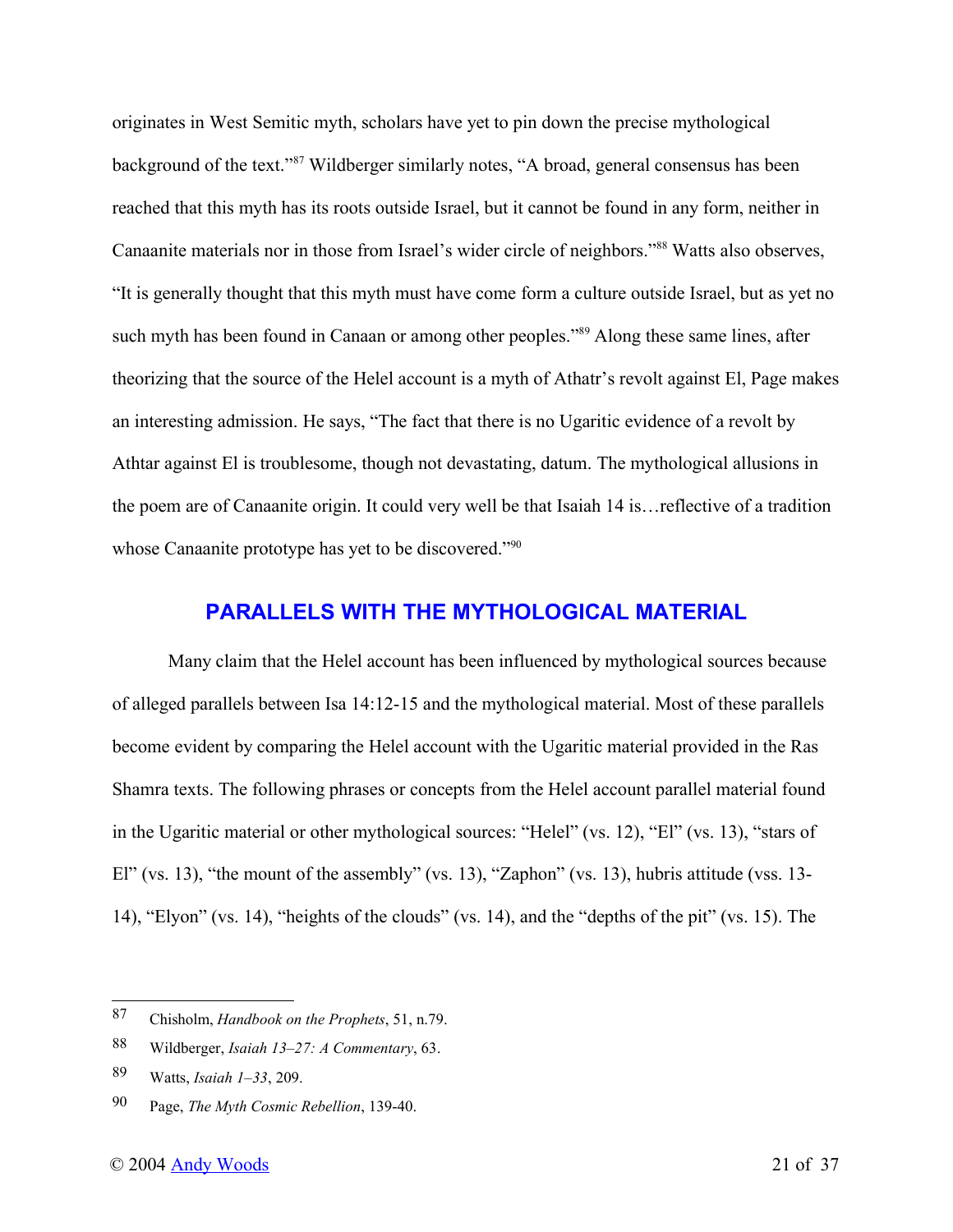purpose of this section will be to scrutinize these parallels in order to determine if they were derived from a mythological source or if another explanation is possible.

Some have noticed a connection between Helel (vs. 12) and the Ugaritic deity Hil.<sup>91</sup> Day observes that Ugaritic god Hil "seems to represent the crescent moon."<sup>92</sup> However, as noted earlier, it seems strained to identify Helel with the crescent moon associated with Ugaritic deity Hil because "it is somewhat odd for the moon to be described as the 'son of dawn.'"<sup>93</sup> Others connect the name "El", which is used for God in Isa 14:13, with the name El that is commonly used in Ugaritic material "as the name of the chief god in the Canaanite pantheon."<sup>94</sup> However, this association is not a forgone conclusion due to the fact that the name El is frequently employed in the Old Testament to identify the God of Israel.<sup>95</sup> Cross observes, "El is rarely if ever used in the Bible as the proper name of a non-Israelite Canaanite deity in the full consciousness of a distinction between El and Yahweh, God of Israel."<sup>96</sup>

Many have also seen a parallel between the "stars of El" in Isa 14:13 and the Ugaritic material.<sup>97</sup> A similar expression also appears in Ugaritic texts.<sup>98</sup> Interestingly, the form  $\forall$ **X** 

<sup>91</sup> W. F. Albright, "The Old Testament and Canaanite Language and Literature," *Catholic Biblical Quarterly* 7 (1945): 30, n. 87; Spronk, *Beatific Afterlife in Ancient Israel and in the Ancient Near East*, 224.

<sup>92</sup> Day, *Yahweh and the Gods and Goddesses of Canaan*, 169.

<sup>93</sup> Ibid.

<sup>94</sup> Walton, Matthews, and Chavalas, *The IVP Bible Background Commentary: Old Testament*, 604; Umberto Cassuto, *The Goddess Anath*, trans. I. Abrahams (Jerusalem: Magnes Press, 1971), 57; Pope, *El in the Ugaritic Texts*, 6; F. M. Cross, "Yahweh and the God of the Patriarchs," *Harvard Theological Review* 55 (1962): 234.

<sup>95</sup> Otto Eissfeldt, "El and Yahweh," *Journal of Semitic Studies* 1 (1956): 25-37; Walton, Matthews, and Chavalas, *The IVP Bible Background Commentary: Old Testament*, 604.

<sup>96</sup> F. M. Cross, "El," in *Theological Dictionary of the Old Testament* (Grand Rapids: Eerdmans, 1974), 1:253.

<sup>97</sup> Chisholm, *Handbook on the Prophets*, 50.

<sup>98</sup> A. Herdner, ed., *Corpus des tablets en cunéiforms alphabétiques*, 2 vols., Mission de Ras Shamra 10 (Paris: Imprimerie Nationale, Librairie Orientaliste Paul Geuthner, 1963), 1:10.1.3-4.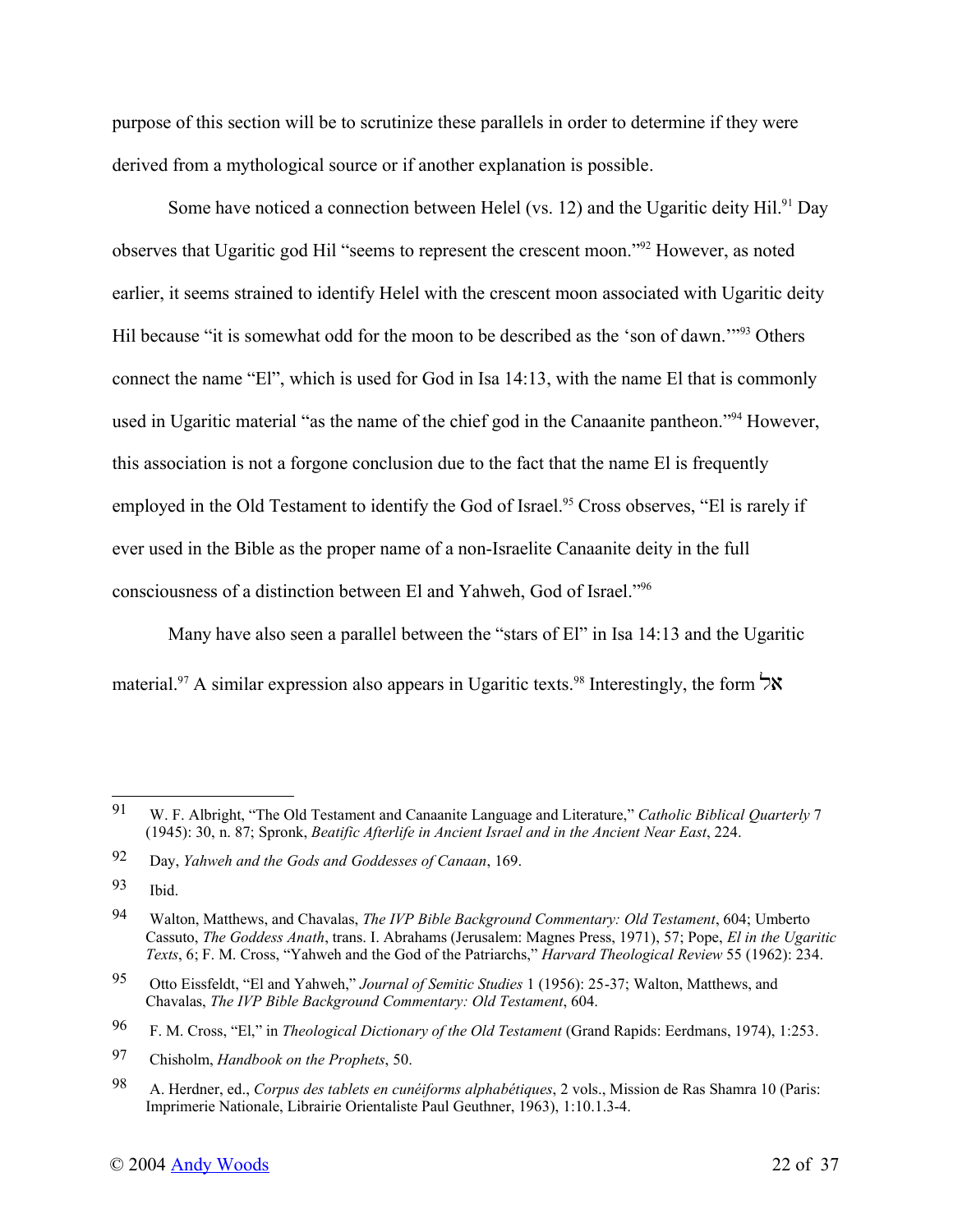~bkkh has been retrieved from a Phoenician Inscription of Pyrgi.<sup>99</sup> It is possible that this inscription could have originated from Canaanite language.<sup>100</sup> However, others are not convinced that the phrase "stars of El" found in the Helel account was derived from the Ugaritic material. "Because of the interchange in use in the OT of El and Yahweh to identify the true God, and the use, by Daniel, of expressions such as 'host of heaven' and 'host of stars' in an Israelite context, it is not necessary to think that the Isaianic expression 'the stars of El' is an allusion to the Canaanite myth."<sup>101</sup> Moreover, the use of "stars" in Isa 14:13 could be taken from the way the term is used in Job 38:7. There, the word is used as a generic reference to angelic beings or the divine assembly. Interestingly, in Job 38:7, the phrase "stars of the morning" stands in a parallel relationship to the phrase "sons of God." This latter phrase is used elsewhere in the Book of Job to describe angelic beings or the divine assembly (Job 1:6; 2:1).<sup>102</sup> Thus, there appear to be other interpretive options besides automatically concluding the phrase "stars of El" in Isa 14:13 was derived from Ugaritic myth.

It is also contended that the phrase "mount of the assembly" in Isa 14:13 is drawn from Ugaritic material. Day notes that this phrase parallels the similar concept of the Mount of the Divine Assembly found in the Ugaritic material.<sup>103</sup> In Ugaritic myth, the Mount of the Divine Assembly was the locale where the gods met and issued decrees affecting the universe.<sup>104</sup> This

<sup>99</sup> Joseph Fitzmeyer, "The Phoenician Inscription from Pyrgi," *Journal of the American Oriental Society* 86  $(1966): 286-87.$ 

<sup>100</sup> Cross, "El," 1:254.

<sup>101</sup> Bertoluci, "The Son of the Morning and the Guardian Cherub in the Context of the Controversy Between Good and Evil," 92-93.

<sup>102</sup> Richard Clifford, *The Cosmic Mountain in Canaan and the Old Testament*, Harvard Semitic Monographs, 4 (Cambridge: Harvard University Press, 1972), 161, n. 84.

<sup>103</sup> Day, *Yahweh and the Gods and Goddesses of Canaan*, 170.

<sup>104</sup> Pritchard, *The Ancient Near East Texts Relating to the Old Testament*, 130.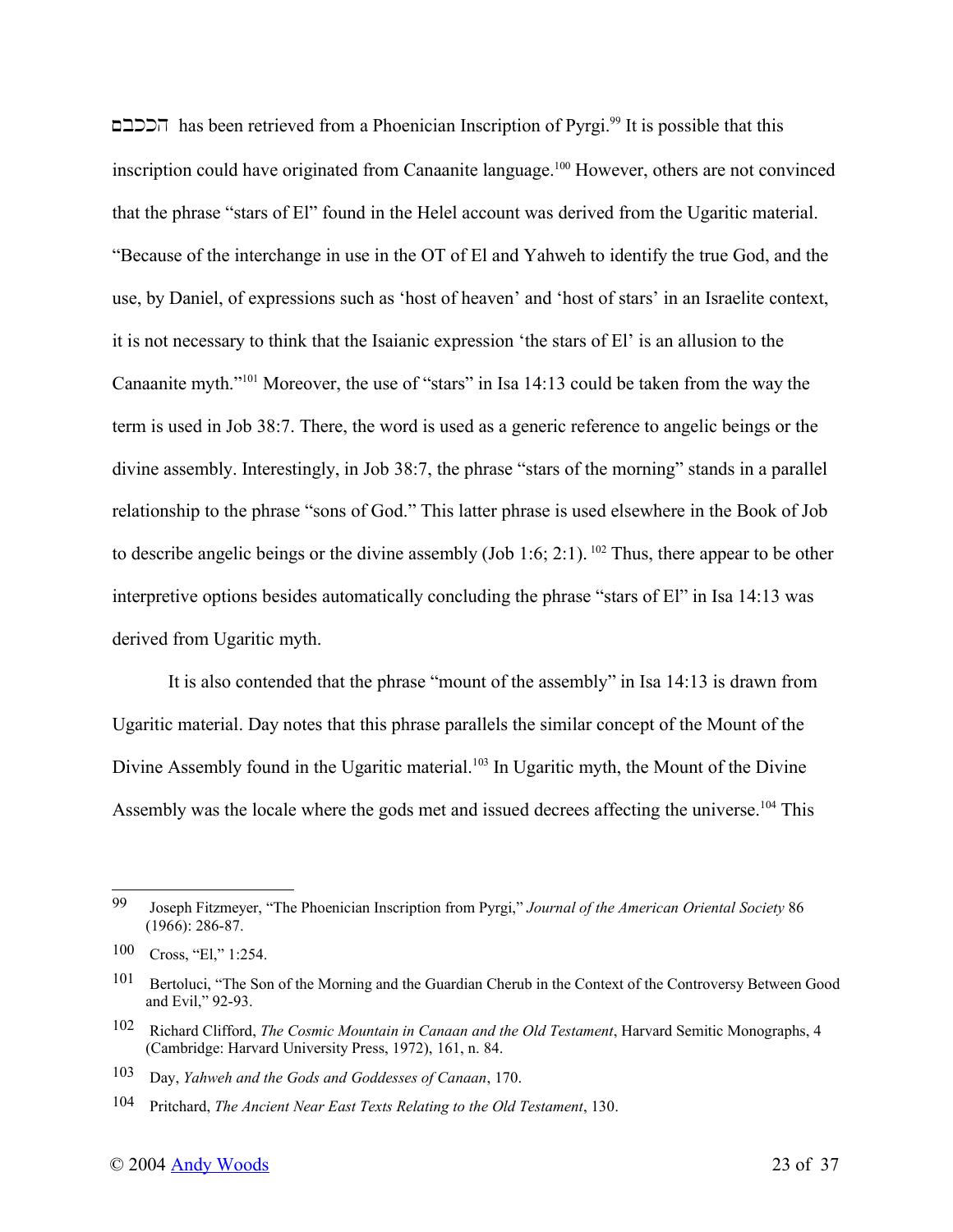meeting of the gods was superintended by El who was the leader of the Ugaritic pantheon.<sup>105</sup> However, even with this similarity it is not a forgone conclusion that the mount of the assembly in the Isaianic passage was taken from Ugaritic myth. For instance, Walton, Matthews, and Chavalas point out that the identical term "mount of the assembly" has never been found among the Ugaritic material.<sup>106</sup> Moreover, the concept of a mount of divine assembly of gods is not unique to the Ugaritic material but rather is a common religious motif in numerous surrounding culture of the ANE.<sup>107</sup> Thus, it seems too narrow to argue that the phrase comes exclusively from the Ugaritic material. Therefore, it is far more likely that the phrase "mountain of the assembly" represents the background of the ANE culture at large rather than simply one particular myth. Furthermore, Bertoluci observes fundamental differences between the mount of divine assembly concept in the Ugaritic material in comparison to the biblical material. He observes:

In Ugarit the assembly is formed by gods presided over by El, the head of the Ugaritic pantheon; in Israel Yahweh presides over the council formed by the angels…In Ugarit and Israel earthly holy mountains are connected with the holy mountains in the heavenly sphere. A major difference here, however, is that El is frightened by the attacks from lesser gods, and Baal has periodical defeat on their mountains, but Yahweh is never afraid or defeated on His holy mountain without His personal agreement. It thus becomes a symbol of the secure place.<sup>108</sup>

The reference to Zaphon in Isa 14:13 is also seen as a direct connection to the Ugaritic material.<sup>109</sup> Day observes "Zaphon (Isa. 14.13) is well known from the Ugaritic texts as the

<sup>105</sup> Bertoluci, "The Son of the Morning and the Guardian Cherub in the Context of the Controversy Between Good and Evil," 95.

<sup>106</sup> Walton, Matthews, and Chavalas, *The IVP Bible Background Commentary: Old Testament*, 604.

<sup>107</sup> Bertoluci, "The Son of the Morning and the Guardian Cherub in the Context of the Controversy Between Good and Evil," 93.

<sup>108</sup> Ibid., 95.

<sup>109</sup> Herdner, *Corpus des tablets en cunéiforms alphabétiques*, 1.5.I.11; 1.6.I.57-59.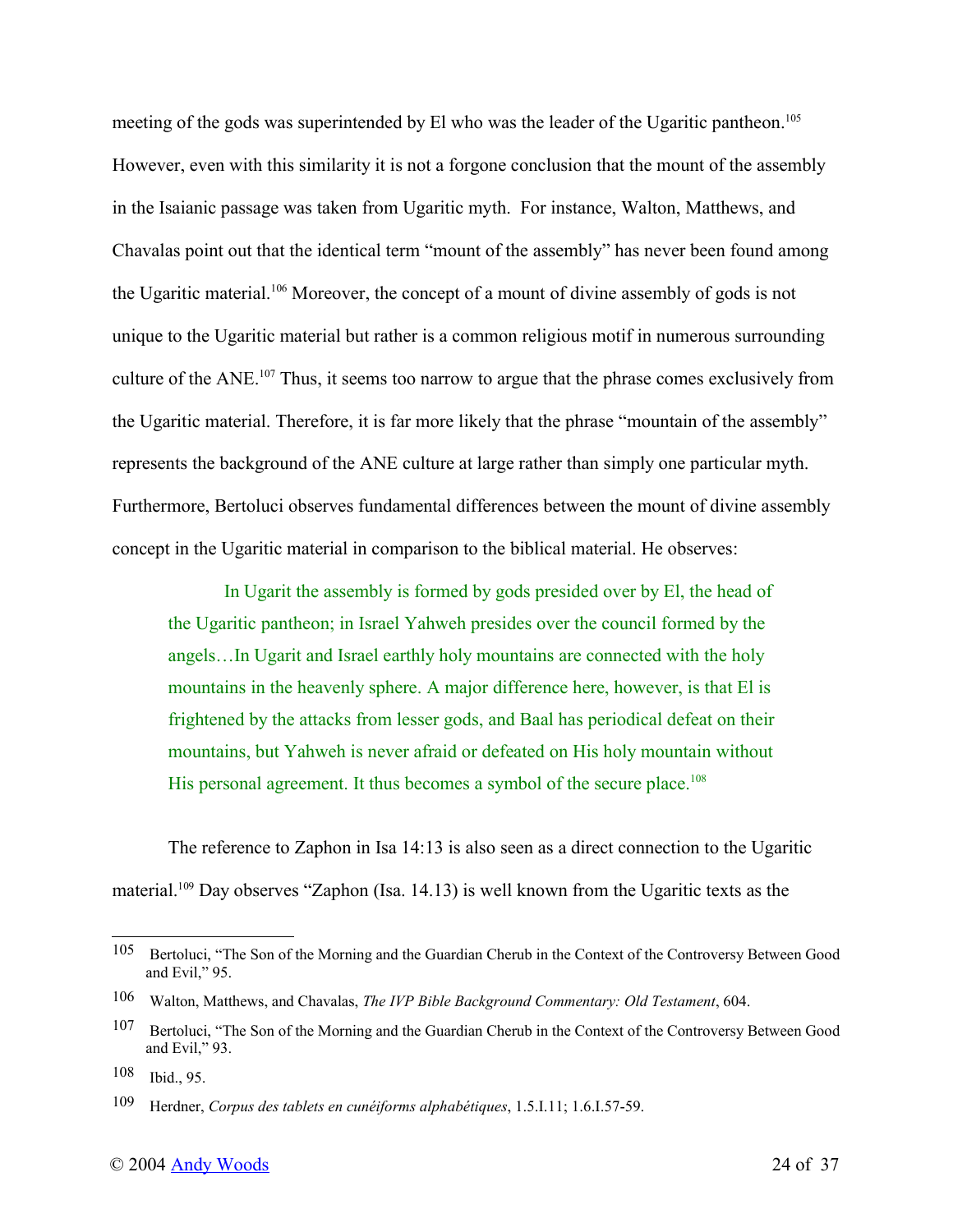mountain which constituted Baal's throne."<sup>110</sup> Chisholm notes, "NIV's 'sacred mountain' translates the Hebrew 'Zaphon,' the name of a mountain specifically associated with the god Baal in the Ugaritic myths."<sup>111</sup> It is generally acknowledged that Zaphon is associated with Mt Casius,<sup>112</sup> which is the highest mountain in Syria. The mountain is located north of Israel. Zaphon means north in the Hebrew, Phoenician, Aramaic, and Semitic languages. One of the interesting features of this mountain is its transferability to other sites. For example, the title Zaphon is applied to Jerusalem in Ps 48:2. Perhaps this identification is made in order to draw a deliberate parallel with the Ugaritic material. Just as Baal's dwelling had to be defended against the attacks of enemies, Jerusalem was in need of similar defense at the time the Psalm was written. Without this comparison, the designation of Jerusalem as in the north in Ps 48:2 makes little geographic sense.<sup>113</sup> Thus, many conclude that Zaphon in Isa 14:13 is also speaking of Jerusalem of Mount Zion in contrast to Mount Casius.<sup>114</sup>

However, despite this interesting parallel, the context in which the term "Zaphon" is used is completely different upon comparing the Ugaritic and biblical accounts. In Isaiah 14:13, Zaphon does not pertain to an earthly mountain such as the mountain of Baal, Cassius, Zion, or Jerusalem. Rather, Isaiah uses the term in a heavenly, Yahwistic context. In the Isaianic passage, Zaphon seems to be juxtaposed against Sheol or the depths of the pit (Isa 14:15). Helel is expelled from Zaphon and hurled to Sheol. Thus, Sheol and Zaphon stand in contrast to one another as two polarizing extremes. Ginsberg observes, "רכתי צפון" stands in antithesis to בור

<sup>110</sup> Day, *Yahweh and the Gods and Goddesses of Canaan*, 170.

<sup>111</sup> Chisholm, *Handbook on the Prophets*, 50.

<sup>112</sup> Otto Eissfeldt, *Baal Zaphon, Zeus Kasios und der Durchzug der Israeliten* (Halle: Max Niemeyer Verlag, 1932), 1-30.

<sup>113</sup> Day, *Yahweh and the Gods and Goddesses of Canaan*, 107-09.

<sup>114</sup> Chisholm, *Handbook on the Prophets*, 51.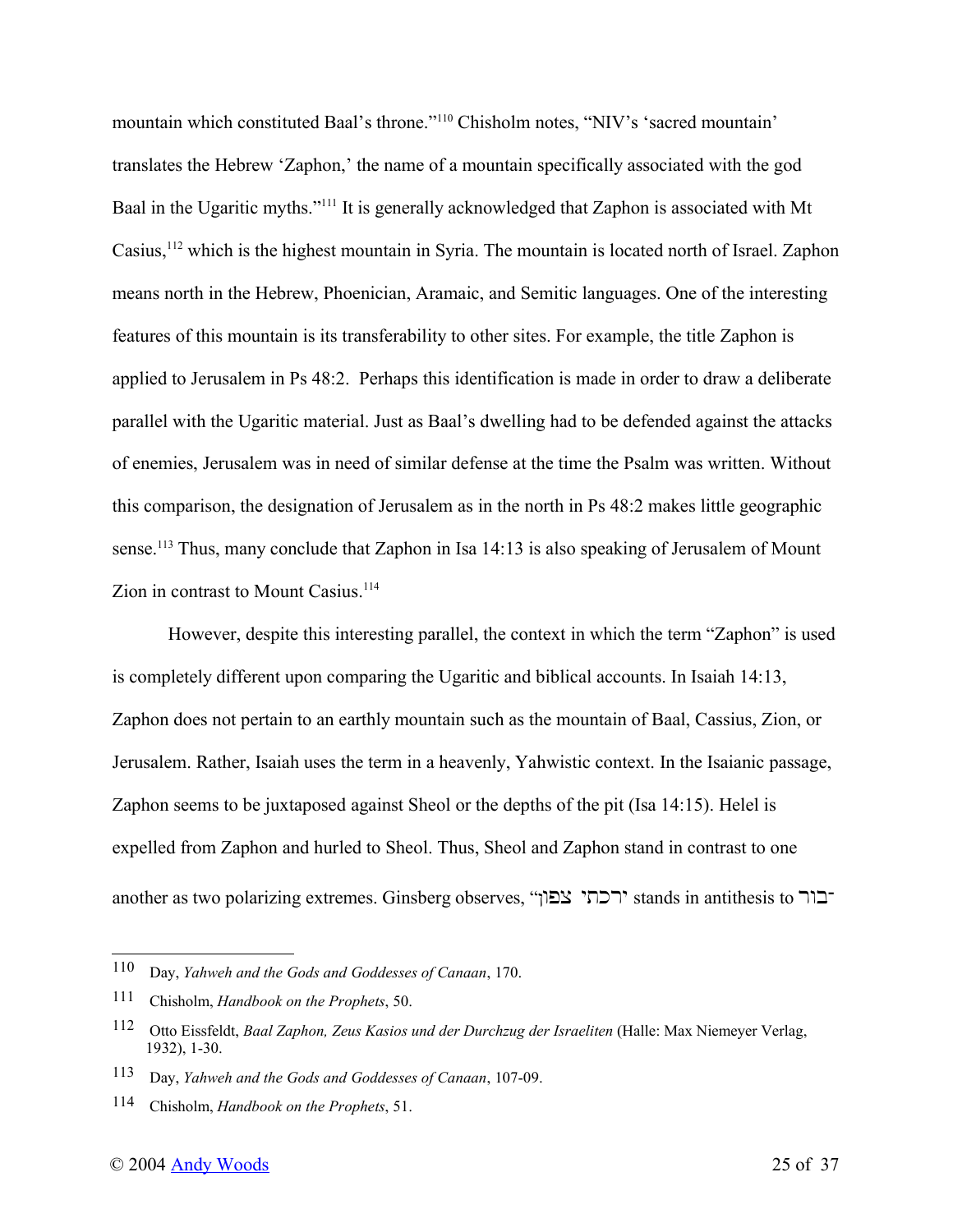ירכתי; and the polar opposite of the nether world is the sky; Amos 9:2; Ps 139:8."<sup>115</sup> Thus, it is best to conclude that Zaphon pertains to the heavenly abode of Yahweh rather than an earthly mountain such as Cassius or Zion  $(Ps 48:2)$ .<sup>116</sup>

Interestingly, a number of commentators translate Zaphon in Isa 14:13 as having a heavenly nuance. Ginsberg translate the expression as "in highest heaven" and concludes that the term has the same heavenly meaning as found in Job 26:7.<sup>117</sup> Clifford interprets Zaphon as parallel to "the heights of the clouds" (Isa 14:14) and thus concludes, "Zaphon's meaning seems to be practically 'heavens.'"<sup>118</sup> Barth equates Zaphon in Isa 14:13 with the "cosmic polar point" while observing that "Paul obviously had this in mind when he speaks in 2 Cor 12:2 of his rapture to the 'third heaven.""<sup>119</sup>

Moreover, the phrase ירכתי צפון appears four other places in the Old Testament (Ps 48:2; Ezek 38:6, 15; 39:2). Although this phrase speaks of the earthly city of Jerusalem in Ps 48:2, it does not appear to carry this same nuance in the other references. The Ezekiel references refer to invasion against Israel by Gog located in he remote north (ירכתי צפון). Nothing in these passages identifies the location of Gog with Mount Cassius. In fact, Ezek 39:2 indicates that God would instigate the attack by bringing Gog up (עלה) from the remote north (ירכתי צפון). If the

<sup>115</sup> H. L. Ginsberg, "Reflexes of Sargon in Isaiah after 715 B.C.E.," *Journal of the American Oriental Society* 88 (1968): 51.

<sup>116</sup> Bertoluci, "The Son of the Morning and the Guardian Cherub in the Context of the Controversy Between Good and Evil," 202.

<sup>117</sup> Ginsberg, "Reflexes of Sargon in Isaiah after 715 B.C.E.," 51.

<sup>118</sup> Clifford, *The Cosmic Mountain in Canaan and the Old Testament*, 161-62.

<sup>119</sup> Karl Barth, *Church Dogmatics*, ed. G. W. Bromiley and T. F. Torrance, 12 vols. (Edinburgh: T. and T. Clark, 1958-1969), 3.9 section 41.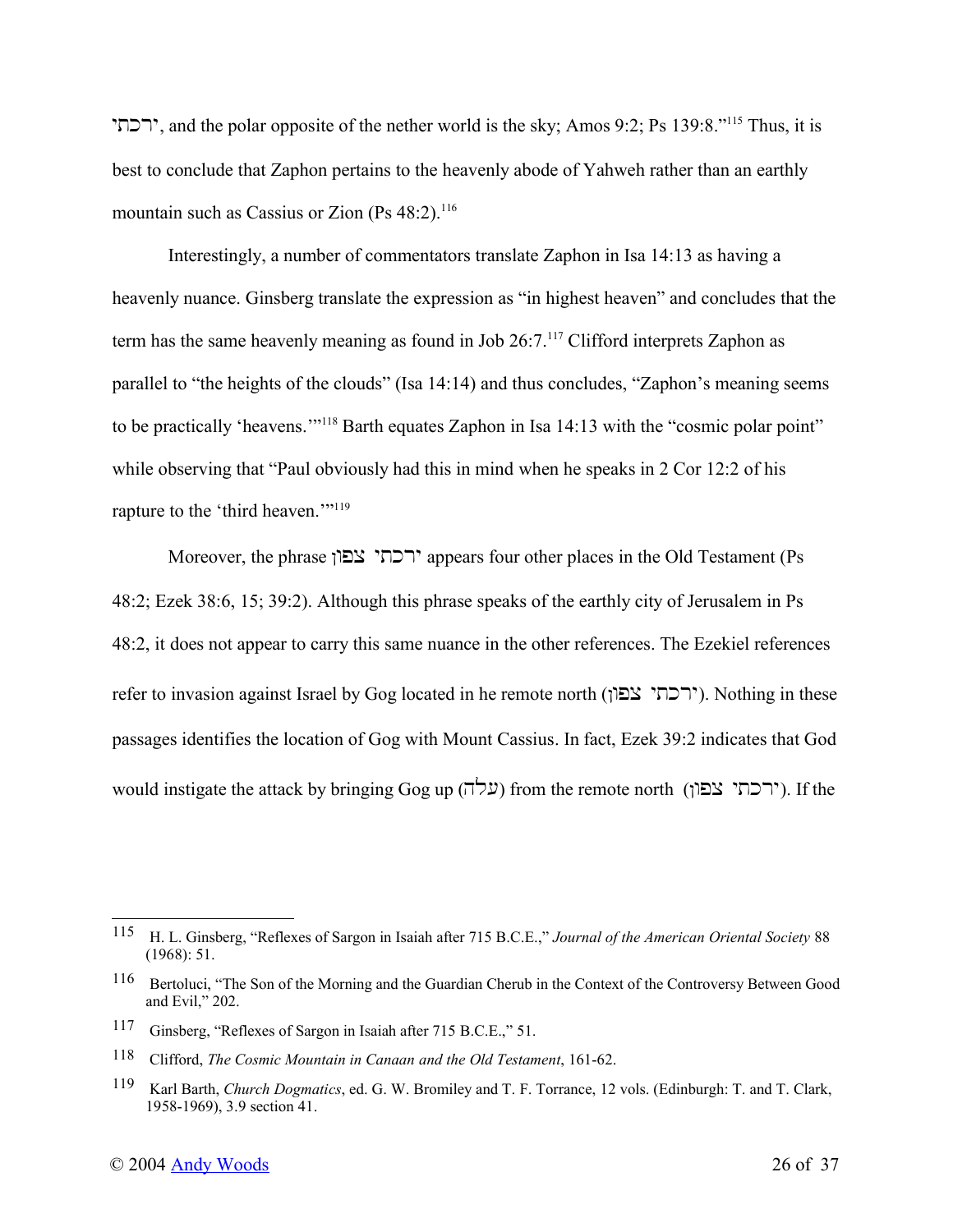remote north refers to Mount Cassius, the proper verb would be bring down  $(T^{\prime})$  rather than bring up. $120$ 

It is also argued that Helel's hubris attitude as exemplified in Isa 13–14 is directly drawn from mythology. As indicated earlier, some note the parallel between Helel's "I will" and similar statements found in the Akkadian myth of Anzu.<sup>121</sup> However, in spite of this parallel, it remains difficult to equate Helel's hubris attitude with one particular ANE myth. Such a hubris attitude was typical throughout the ANE as a whole and therefore was not an exclusive phenomenon that could be uniquely identified with one particular culture of myth. Gowan discusses numerous biblical and extra-biblical examples of this attitude.<sup>122</sup>

It is also argued that the name Elyon in Isa  $14:14$  is also drawn from mythology.<sup>123</sup> Elyon is referred to as a Canaanite god in Philo of Byblos, $124$  as a Jebusite god of Jerusalem sometimes in the Old Testament (Gen 14:18-20, 22), and as an Aramaean deity in the Sefire treaty.<sup>125</sup> Day observes that Elyon of Isa 14:14 has features like El and Baal. For example, Elyon dwells on the Mount of Assembly like El (Isa 14:13). Moreover, Elyon, like Baal, is enthroned (Ps 47:3; 97:9), dwells on Zaphon (Isa 14:13), and has a voice that thunders (Ps 18:13). Thus, Day concludes "the fact that Elyon has features of both El and Baal would indicate that the myth in Isa. 14. 12-15 derives ultimately from mythology of one of these gods."<sup>126</sup> However, those that associate the

<sup>120</sup> Bertoluci, "The Son of the Morning and the Guardian Cherub in the Context of the Controversy Between Good and Evil," 106.

<sup>121</sup> Walton, Matthews, and Chavalas, *The IVP Bible Background Commentary: Old Testament*, 603.

<sup>122</sup> Gowan, *When Man Becomes God*, 75-92.

<sup>123</sup> Walton, Matthews, and Chavalas, *The IVP Bible Background Commentary: Old Testament*, 604.

<sup>124</sup> Eusebius, *Praeparatio Evangelica* I.10.15. See Eusebius, *Preparation for the Gospel*, trans. Edwin Hamilton, 2 vols. (Oxford: Clarendon, 1903; reprint, Grand Rapids, Baker, 1981), 2:38.

<sup>125</sup> H. Donner and W. Röllig, *Kanaanäische und aramäische Inschriften*, 3 vols. (Wiesbaden: Otto Harrassowitz, 1962-64), 2:239, 246.

<sup>126</sup> Day, *Yahweh and the Gods and Goddesses of Canaan*, 171.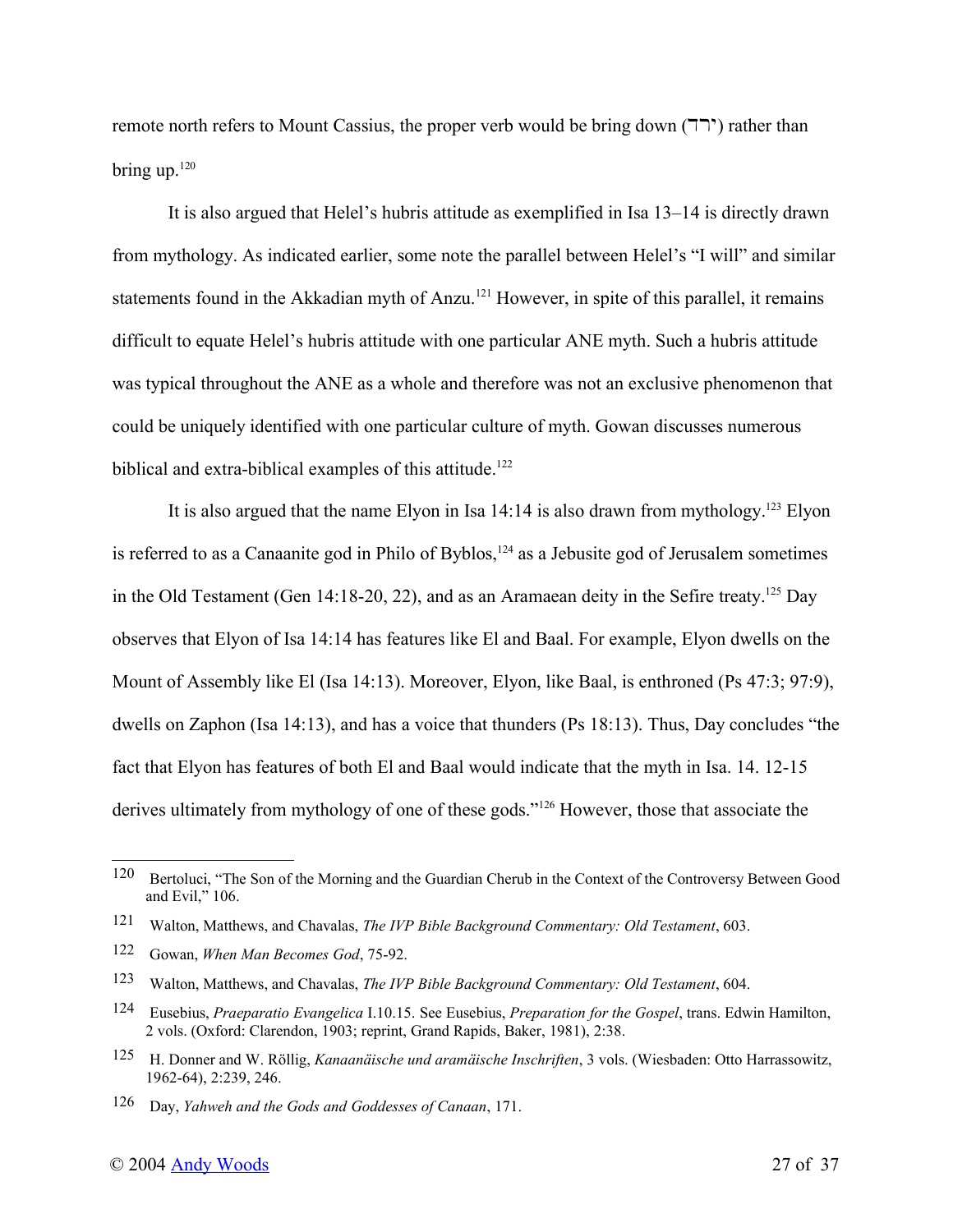name Elyon in Isa 14:14 with pagan mythology also readily admit that the name Elyon is also consistently equated with Yahweh throughout the Old Testament.<sup>127</sup> Therefore, it seems unwarranted to rush to the conclusion that Isa 14:12-15 emanates from a mythological source merely on the basis of its employment of the term Elyon.

Another parallel exists between the phrase "I will ascend above the heights of the clouds" (Isa 14:14) and references in the Ugaritic material to Baal as the "rider of the clouds."<sup>128</sup> However, the references to the clouds in both the Ugaritic material and the Isaianic passage need not lead to the conclusion that Isa 14:14 has Ugaritic myth as its source. Cloud imagery is frequently utilized in the Old Testament to portray the presence of God. Moreover, God is often depicted as riding on a cloud (Ps 18:11; 68:4; 104:3; Isa 19:1). Thus, Isaiah could be drawing from this consistently used Old Testament motif rather than from Ugaritic myth. It is also worth noting that the one who desires to ultimately ride the clouds in Isa 14:12-15 is Helel. It is much easier to correlate Helel with a minor god in Ugaritic myth than it is to correlate Helel with the major god. <sup>129</sup>

Finally, the phrase "you are brought down to the depths of the pit" in Isa 14:15 is also seen as a parallel to ANE mythology. Walton, Matthews, and Chavalas offer the following explanation:

In a Sumerian myth that shares some material the *Anzu Myth*…the god Ninurta overcomes the creature Anzu but ambitiously wants to gain power himself. When Enki discovers his scheme, Ninurta is thrown into a pit, and Enki

<sup>127</sup> Walton, Matthews, and Chavalas, *The IVP Bible Background Commentary: Old Testament*, 604. Day, *Yahweh and the Gods and Goddesses of Canaan*, 170.

<sup>128</sup> Pritchard, *The Ancient Near East Texts Relating to the Old Testament*, 132, 137; Herdner, *Corpus des tablets en cunéiforms alphabétiques*, 1:2.4.8; 1:3.2.40; 1:3.3.35; 1:4.3.11; 1:4.5.122; 1:5.2.7.

<sup>129</sup> Bertoluci, "The Son of the Morning and the Guardian Cherub in the Context of the Controversy Between Good and Evil," 97-98.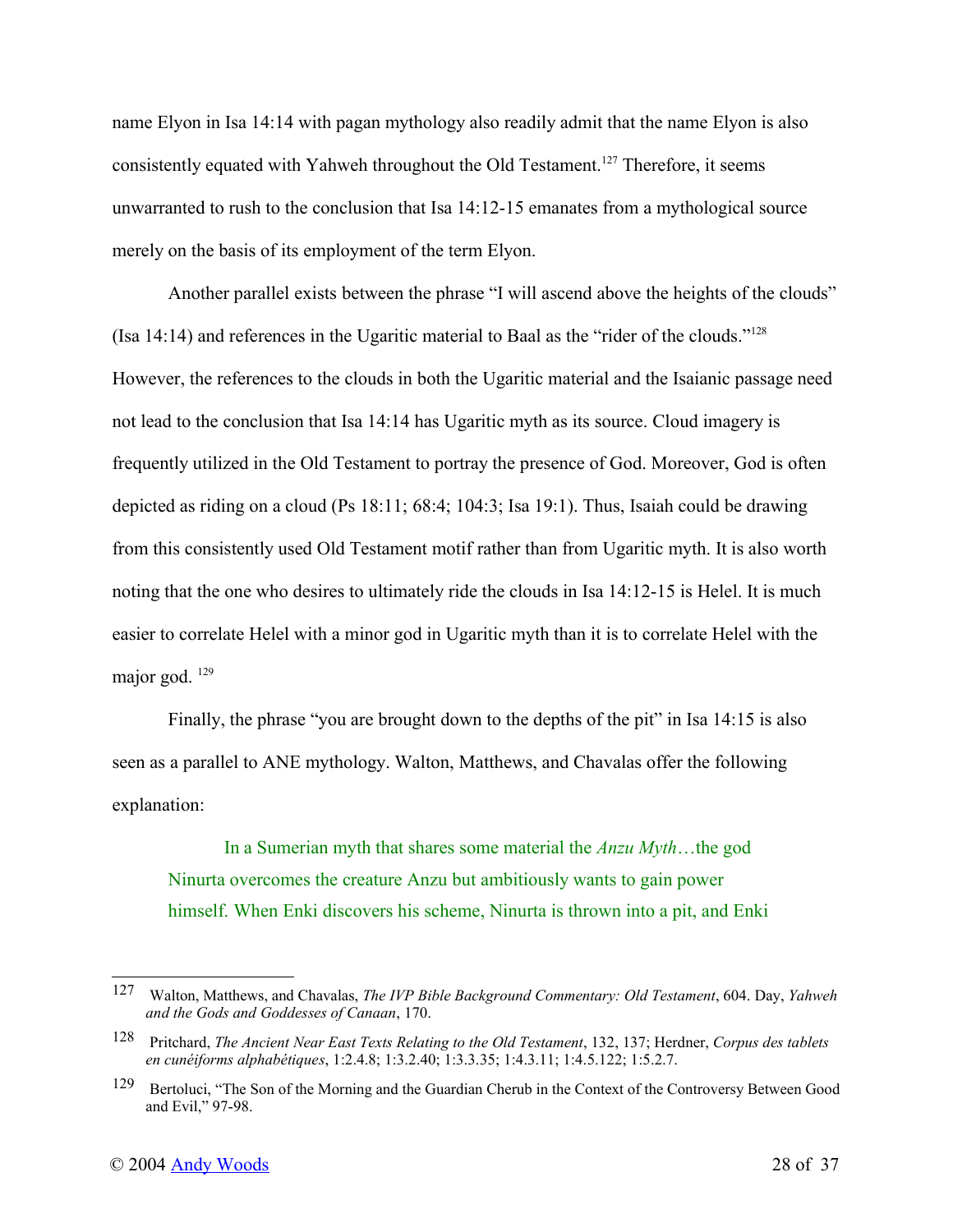chides him as a bragging upstart who recklessly tried to seize power that did not belong to him. $130$ 

Chisholm also apparently associates the phrase of Isa 14:15 with mythology when he observes, "These verses appear to allude to a myth about the minor god Helel's attempt to dethrone the high god El or the storm god Baal. His attempted revolt failed, and he was thrown into the underworld."<sup>131</sup> However, like the above-discussed cloud imagery, the imagery of bringing down to the grave of the depths of the pit found in verse 15 also occurs repeatedly throughout the Old Testament (Ps 30:3; 88:4-6; 143:7). Therefore, despite this similarity, "the Hebrew material and prior biblical parallels may very well have been the source (if a source was necessary) for the prophet's terminology or imagery."<sup>132</sup>

#### **CONCLUSION**

This paper has sought to determine if the Helel account is indeed the product of a mythological source. This paper has attempted to accomplish this goal by examining the various sources that are typically used to argue that the Helel account is the product of myth. These sources include the astral myths, the mythology from various ANE cultures, and alleged mythological phrases that parallel the Helel account. With the exception of the comparison to Venus, most of the astral myths bear little resemblance to the Helel account.

Moreover, an examination of the various existing myths from the Sumerian, Akkadian, Hittite, Greek, and Ugaritic regions and cultures has demonstrated that any similarities between these myths and the Helel account are typically outweighed by vast differences. In those

<sup>130</sup> Walton, Matthews, and Chavalas, *The IVP Bible Background Commentary: Old Testament*, 604.

<sup>131</sup> Chisholm, *Handbook on the Prophets*, 51.

<sup>132</sup> Bertoluci, "The Son of the Morning and the Guardian Cherub in the Context of the Controversy Between Good and Evil," 98, 105-106.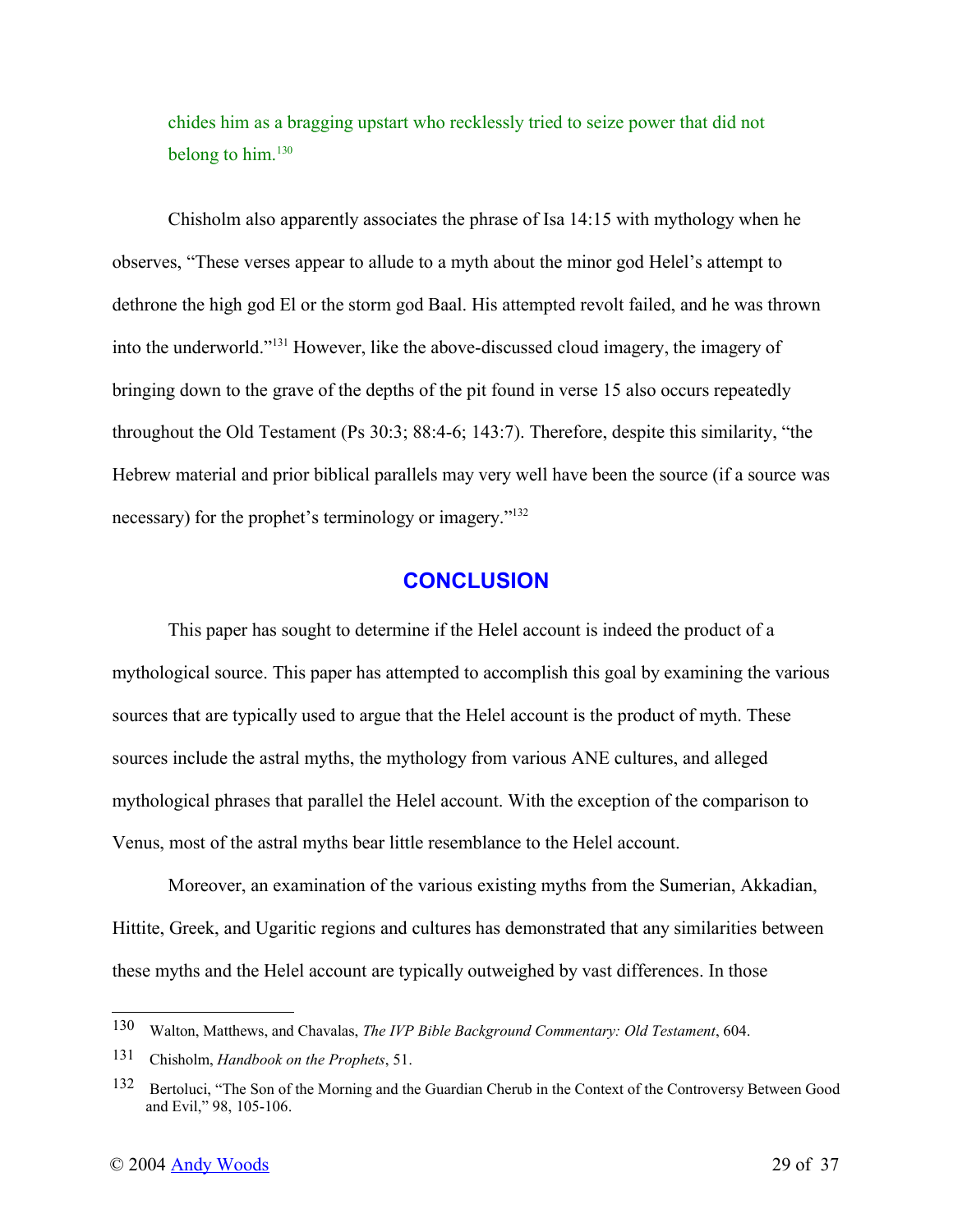situations when a cited myth seems to be on point, a careful investigation demonstrates that the historicity of such a myth is in doubt. In essence, there is an absence of any single myth reflecting the totality of the Helel account in all of its elements. Interestingly, this absence has been recognized by a number of scholars. According to Chisholm, "Though the general parallels cited indicate the imagery originates in West Semitic myth, scholars have yet to pin down the precise mythological background of the text."<sup>133</sup> Prinsloo similarly states, "Despite enormous interest in this aspect of Jes 14 12-15 and innumerable attempts, nobody has yet been able to reconstruct a convincing mythological torso or to determine its precise origin."<sup>134</sup> Walton, Matthews, and Chavalas echo these sentiments when they say, "…no known literature matches the details matches of Helel's rebellion."<sup>135</sup> Gowan makes a similar remark when commenting on the lack of extra biblical ANE evidence conveying an unsuccessful rebel's "attempt to grasp the kingship of the gods." He observes, "remarkable as it may seem, we can find only one good example of this theme in the ancient near east (outside the Old Testament), the myth of Zu."<sup>136</sup>

Furthermore, the phrases and concepts found in the Helel account paralleling mythological material are capable of being interpreted in alternative ways not necessarily requiring Isaiah's dependence upon a mythical source. Thus, the existence of these parallels does not automatically lead to the conclusion that they were derived from mythical material. In many of these instances, the prophet could have just as well have drawn from Hebrew culture and prior biblical material rather than from the mythology of the surrounding culture. In other instances, the similar concept is employed so differently than how it is used in a myth that it is difficult to

<sup>133</sup> Chisholm, *Handbook on the Prophets*, 51, n. 79.

<sup>134</sup> W. S. Prinsloo, "Isaiah 14:12-15: Humiliation, Hubris, Humiliation," *Zeitschrift für die alttestamentliche Wissenshaft* 93 (1981): 436.

<sup>135</sup> Walton, Matthews, and Chavalas, *The IVP Bible Background Commentary: Old Testament*, 603.

<sup>136</sup> Gowan, *When Man Becomes God*, 60.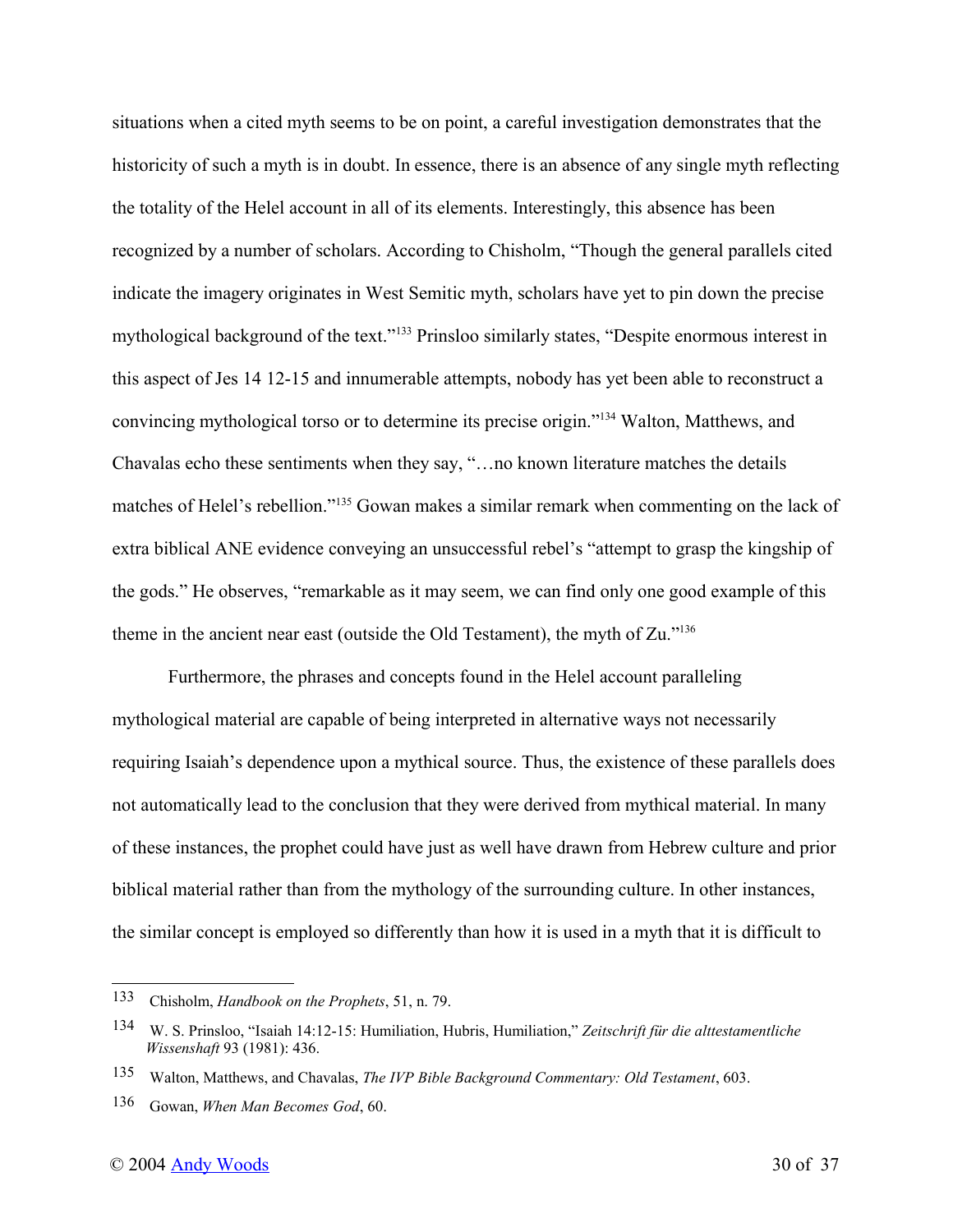argue for mythical dependence. Therefore, it is best to conclude that the Helel account is not necessarily the product of any particular mythological source. Thus, Isaiah was not necessarily dependent upon any particular myth.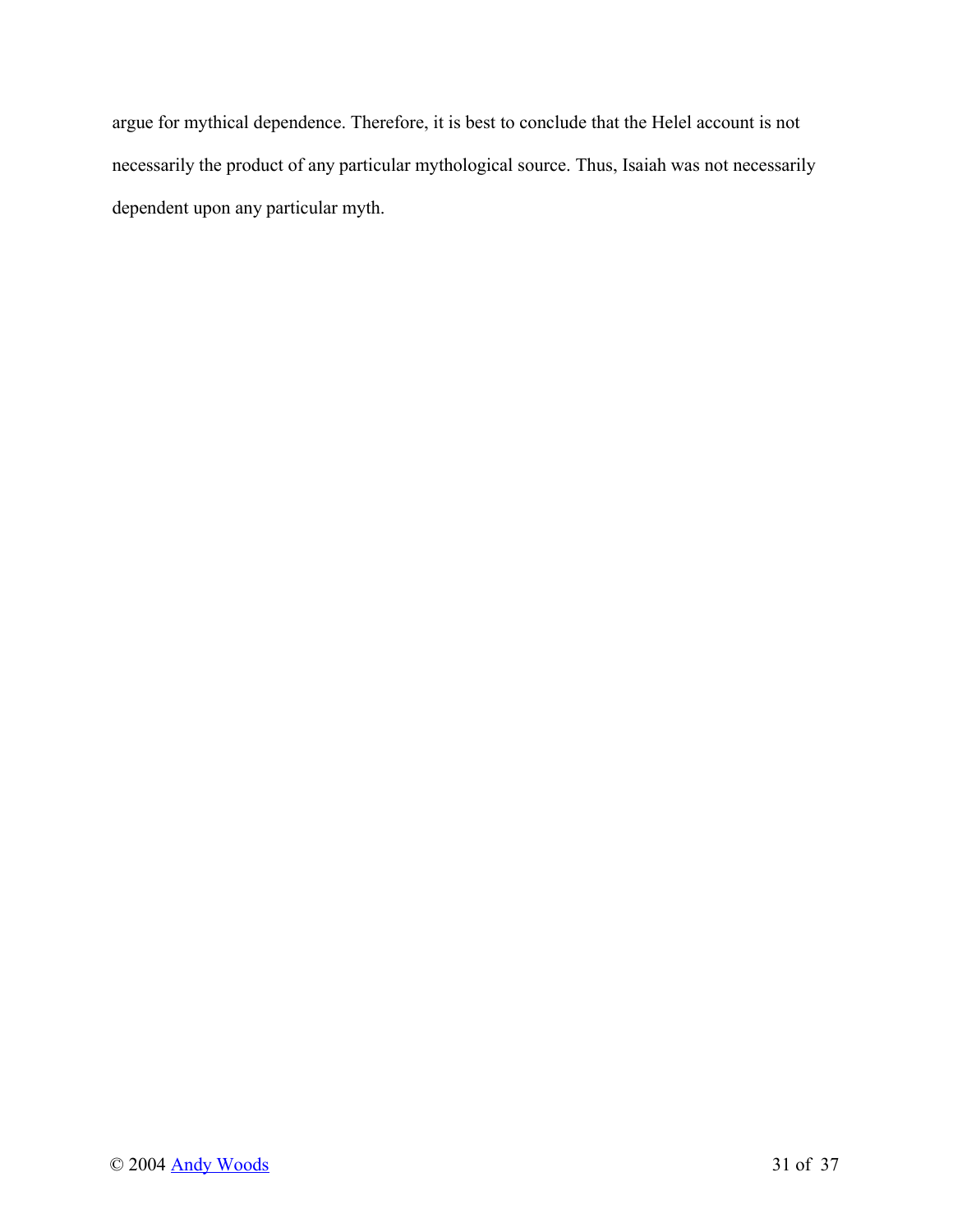#### **BIBLIOGRAPHY**

- Albright, W. F. "The Old Testament and Canaanite Language and Literature." *Catholic Biblical Quarterly* 7 (1945): 5-31.
- Barth, Karl. *Church Dogmatics*, ed. G. W. Bromiley and T. F. Torrance. 12 vols. Edinburgh: T. and T. Clark, 1958-1969.
- Bertoluci, José Maria. "The Son of the Morning and the Guardian Cherub in the Context of the Controversy Between Good and Evil." Ph.D. diss., Andrews University, 1985.
- Boutflower, Charles. *The Book of Isaiah*. New York: Macmillan, 1930.
- Cassuto, Umberto. *The Goddess Anath*. Translated by I. Abrahams. Jerusalem: Magnes Press, 1971.
- Childs, Brevard S. *Myth and Reality in the Old Testament*. Naperville: Alec R. Allenson, 1960.
- Chisholm, Robert B. *Handbook on the Prophets*. Grand Rapids: Baker, 2002.
- Clifford, Richard. *The Cosmic Mountain in Canaan and the Old Testament*. Harvard Semitic Monographs, 4. Cambridge: Harvard University Press, 1972.
- Craige, P. C. "Helel, Athtar, and Phaethon (Isa 14:12-15)." *Zeitschrift für die alttestamentliche Wissenschaft* 85 (1973): 223-25.
- Cross, F. M. "Yahweh and the God of the Patriarchs." *Harvard Theological Review* 55 (1962): 225-59.
	- \_\_\_\_\_\_\_\_. "El." In *Theological Dictionary of the Old Testament*, 1:242-61. Grand Rapids: Eerdmans, 1974.
- Day, John. *Yahweh and the Gods and Goddesses of Canaan*. Journal for the Study of the Old Testament Supplement Series 265, ed. David J. A. Clines and Philip R. Davies. Sheffield: Sheffield Academic Press, 2000.
- Donner, H., and W. Röllig. *Kanaanäische und aramäische Inschriften*. 3 vols. Wiesbaden: Otto Harrassowitz, 1962-64.
- Driver, G. R. "Stars." In *Dictionary of the Bible*, ed. J. Hastings. Edinburgh: T. & T. Clark, 1963.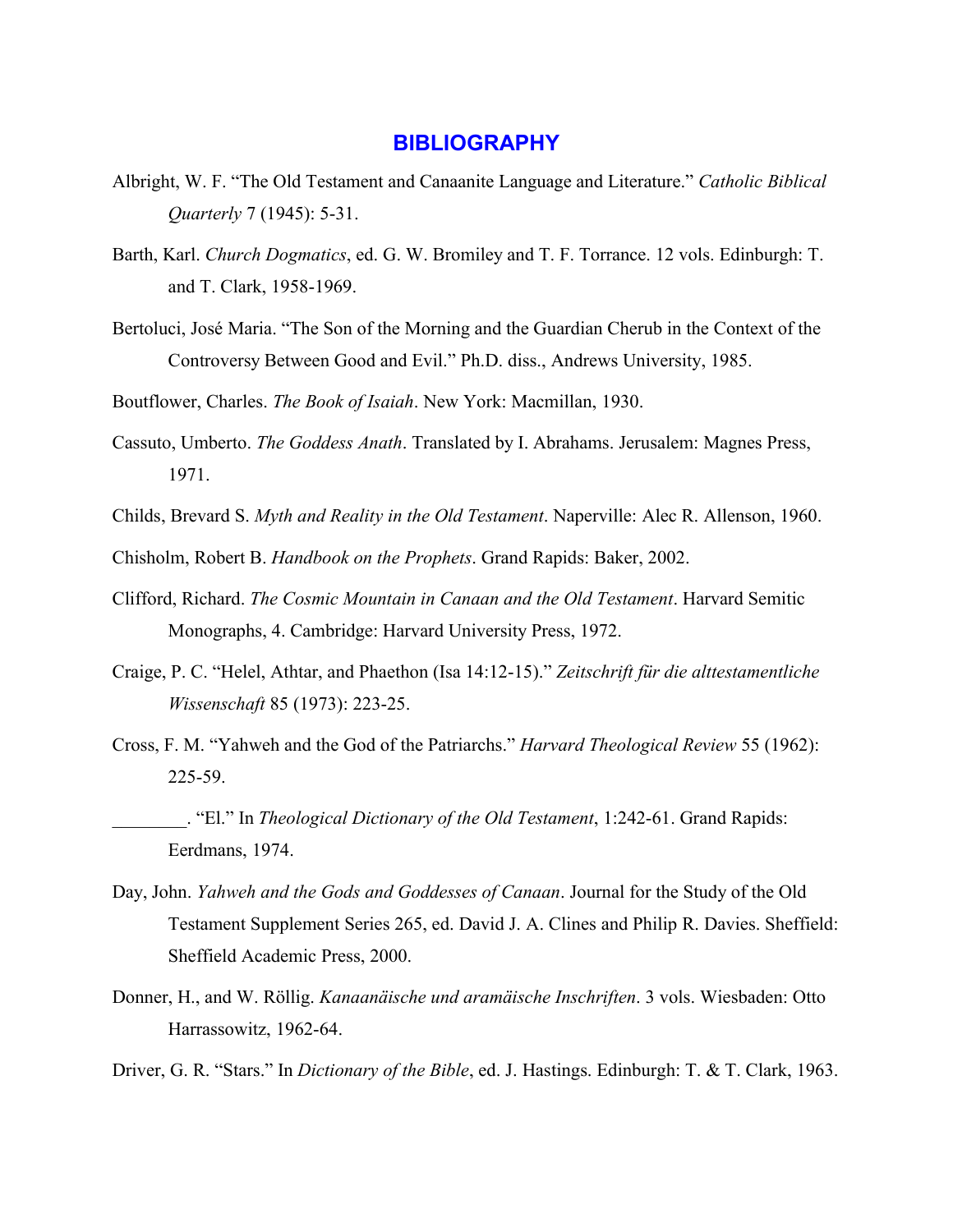Eissfeldt, Otto. *Baal Zaphon, Zeus Kasios und der Durchzug der Israeliten*. Halle: Max Niemeyer Verlag, 1932.

\_\_\_\_\_\_\_\_. "El and Yahweh." *Journal of Semitic Studies* 1 (1956): 25-37.

- Etz, D. "Is Isaiah xiv 12-15 a Reference to Comet Halley?" *Vetus Testamenetum* 36 (1986): 289- 301.
- Eusebius. *Preparation for the Gospel*. Translated by Edwin Hamilton. 2 vols. Oxford: Clarendon, 1903. Reprint, Grand Rapids, Baker, 1981.
- Fish, T. "The Zu Bird." *Bulletin of the John Rylands Library* 31 (1948): 162-71.
- Fitzmeyer, Joseph. "The Phoenician Inscription from Pyrgi." *Journal of the American Oriental Society* 86 (1966): 285-97.
- Gallagher, W. R. "On the Identity of Hêlēl Ben Šahar of Is. 14:12-15." *Ugarit-Forschungen* 26 (1994): 131-46.
- Gibson, J. C. L. *Canaanite Myths and Legends*. 2d ed. Edinburgh: T. & T. Clark, 1978.
- Ginsberg, H. L. "Reflexes of Sargon in Isaiah after 715 B.C.E." *Journal of the American Oriental Society* 88 (1968): 47-53.
- Gowan, Donald E. *When Man Becomes God*. Monograph Series, 6. Pittsburgh: Pickwick, 1975.
- Grelot, P. "Isaie 14:12-15 et son Arriere-plan Mythologique." *Revue d'histoire des religions* 149 (1956): 18-48.
- Hanson, Paul D. "Rebellion in Heaven, Azazel, and Euhemeristic Heroes in 1 Enoch 6–11." *Journal of Biblical Literature* 96 (1977): 195-233.
- Herdner, A., ed. *Corpus des tablets en cunéiforms alphabétiques*. Mission de Ras Shamra 10. 2 vols. Paris: Imprimerie Nationale, Librairie Orientaliste Paul Geuthner, 1963.
- König, Edward. *Das Buch Jesaja*. Gütersloh: Verla C. Bertelsmann, 1926.
- Langdon, S.H. "The Star Helel, Jupiter?" *Expository Times* 42 (1930-31): 172-74.
- May, H. G. "The Departure of the Glory of Yahweh." *Journal of Biblical Literature* 56 (1937): 309-21.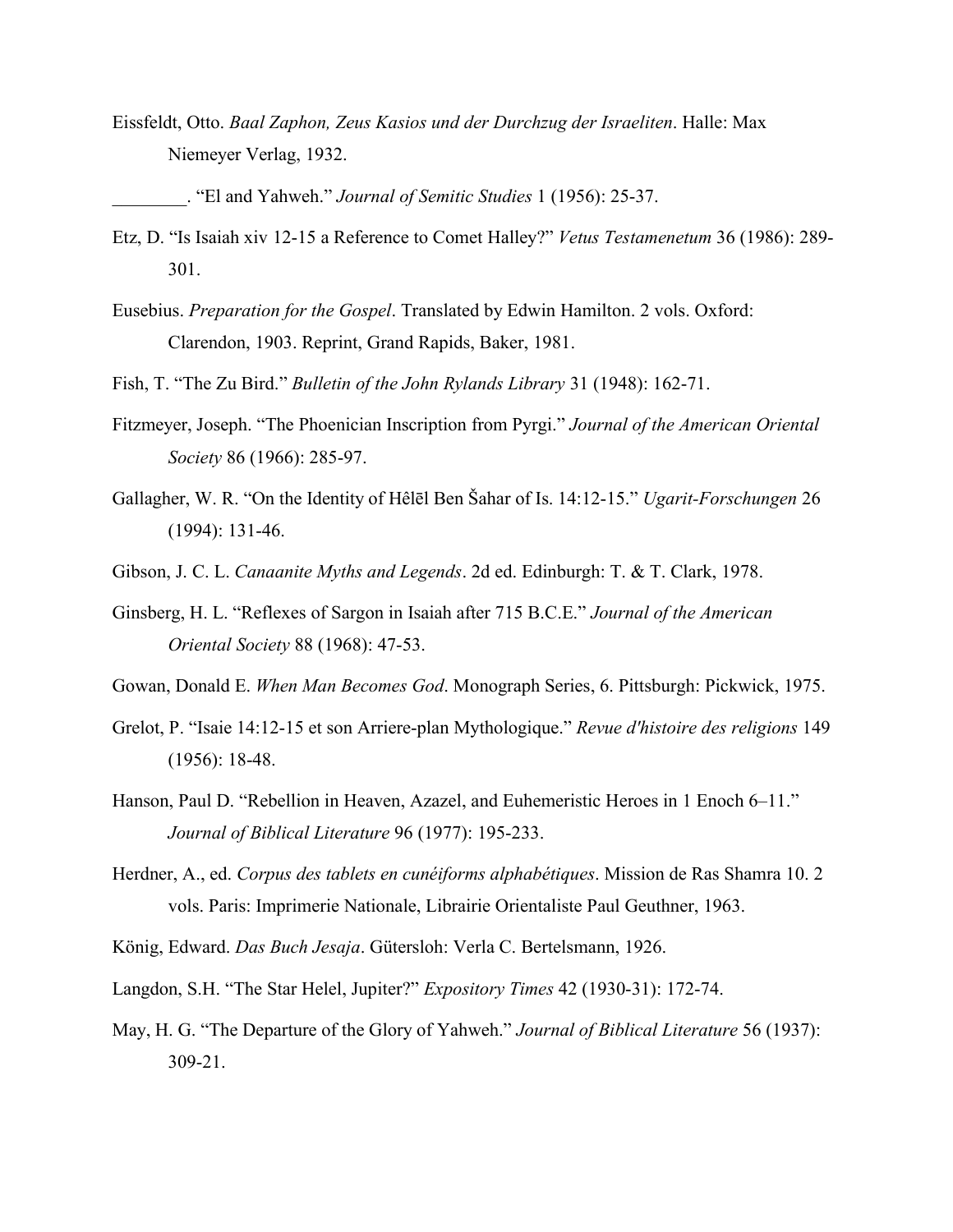- McKay, J. W. "Helel and the Dawn Goddess: A Re-examination of the Myth in Isaiah XIV 12- 15." *Vetus Testamentum* 20 (1970): 451-64.
- Morgenstern, Julian. "The Mythological Background to Psalm 82." *Hebrew Union College Annual* 14 (1939): 29-126.
- *The Net Bible, New English Translation*. B.911. Biblical Studies, 2001.
- Oswalt, John N. *The Book of Isaiah Chapters 1–39*. The New International Commentary on the Old Testament, ed. Robert L. Hubbard. Grand Rapids: Eerdmans, 1986.
- Ovid. *Metamorphoses*. Translated by Frank Justus Miller. Loeb Classical Library. Cambridge: Harvard University Press, 1914-1924.
- Page, Hugh R. *The Myth Cosmic Rebellion*. Leiden: E. J. Brill, 1996.
- Pope, Marvin H. *El in the Ugaritic Texts*. Supplements to Vetus Testamentum II. Leiden: E. J. Brill, 1955.
- Prinsloo, W. S. "Isaiah 14:12-15: Humiliation, Hubris, Humiliation." *Zeitschrift für die alttestamentliche Wissenshaft* 93 (1981): 432-38.
- Pritchard, James B., ed. *The Ancient Near East Texts Relating to the Old Testament*, 3d ed. New Jersey: Princeton University Press, 1969.
- Spronk, Klass. *Beatific Afterlife in Ancient Israel and in the Ancient Near East*. Kevelaer: Butzon & Bercker, 1986.
	- \_\_\_\_\_\_\_\_. "Down with Helel." In *'Und Mose schrieb dieses Lied auf' : Studien zum Alten Testament und zum Alten Orient. Festshrift für Oswalt Loretz*, ed. I. Kottsieper M. Dietriech, H. Schaudig, Alter Orient und Altes Testament. Münster: Ugarit-Verlag, 1998.
- Walton, John H., Victor H. Matthews, and Mark W. Chavalas. *The IVP Bible Background Commentary: Old Testament*. Downers Grove, Il: InterVarsity Press, 2000.
- Watts, John D. *Isaiah 1–33*. Word Biblical Commentary, ed. G. W. Barker, D. A. Hubbard, J. D Watts. Waco, TX: Word Books Publisher, 1985.
- Wildberger, Hans. *Isaiah 13–27: A Commentary*. Translated by Thomas H. Trapp. A Continental Commentary. Minneapolis, MN: Fortress Press, 1997.